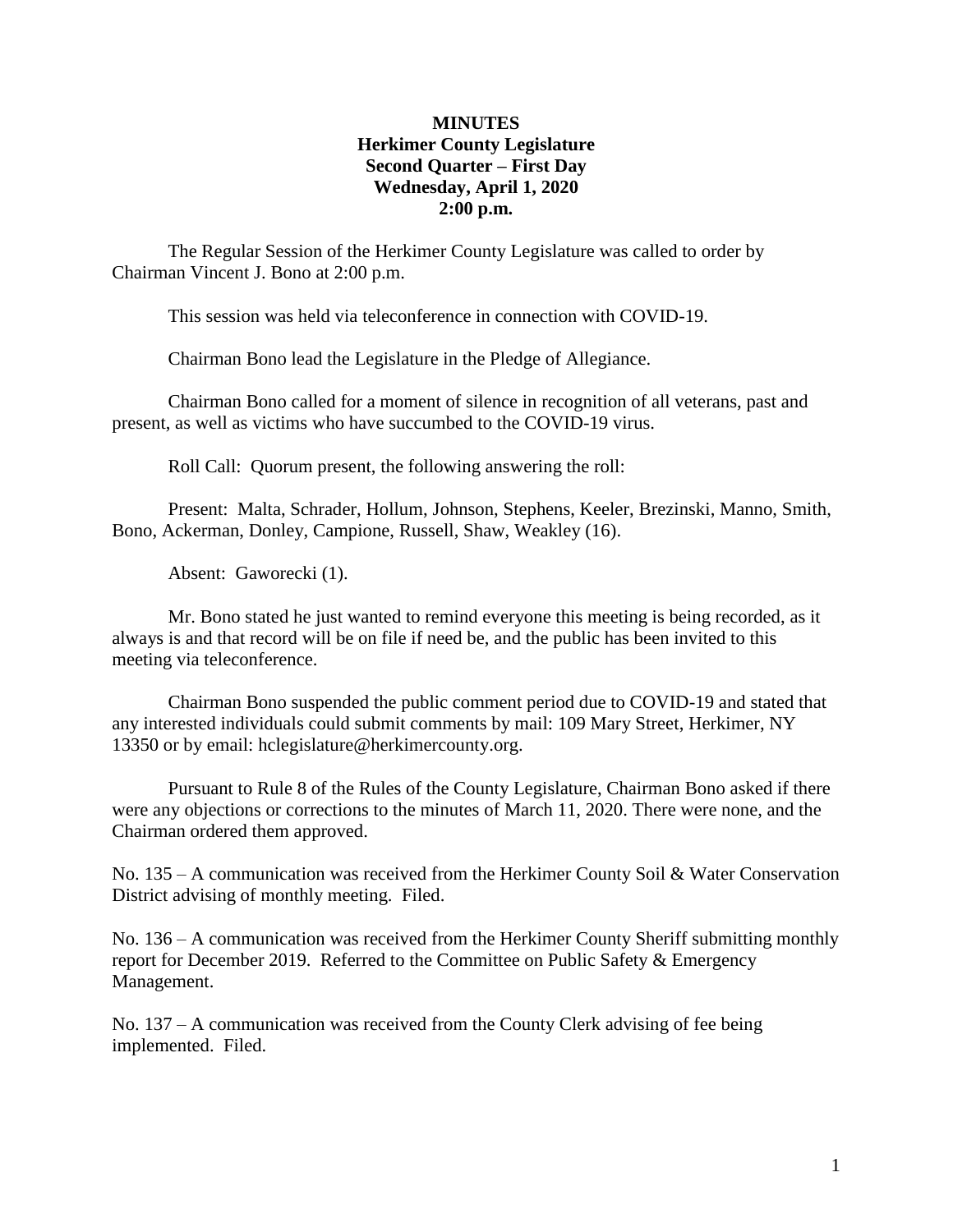No. 138 – A communication was received from Senator Seward advising of receipt of Resolution No. 94. Filed.

No. 139 – A communication was received from the Budget Officer/Purchasing Agent awarding bid for bus service to Old Forge for Youth Bureau. Referred to the Committee on County Planning & Development and the Committee on Ways & Means.

No. 140 – A communication was received from the County Administrator requesting Resolution to renew contract with Strategic Development Specialists. Referred to the Committee on County Planning & Development and the Committee on Ways & Means.

No. 141 – A communication was received from the Herkimer County Sheriff requesting amendment to Laundry List for increased Dues. Referred to the Committee on Ways & Means.

No. 142 – A communication was received from the Budget Officer/Purchasing Agent requesting contract for food service Management at New Correctional Facility. Referred to the Committee on Public Safety & Emergency Management and the Committee on Ways & Means.

No. 143 – A communication was received from the Budget Officer/Purchasing Agent requesting budget amendment in Office for the Aging. Referred to the Committee on Human Resources and the Committee on Ways & Means.

No. 144 – A communication was received from the Director of Office for the Aging requesting amendment to Meals on Wheels contracts in connection with COVID-19. Referred to the Committee on Human Resources and the Committee on Ways & Means.

No. 145 – A communication was received from the Budget Officer/Purchasing Agent requesting acceptance of additional funding and budget amendment in connection with COVID-19 in Public Health. Referred to the Committee on Human Resources and the Committee on Ways & Means.

No. 146 – A communication was received from the Budget Officer/Purchasing Agent requesting transfer for additional funding for County Snow contract. Referred to the Committee on Highways and the Committee on Ways & Means.

No. 147 – A communication was received from the County Highway Superintendent requesting an increase in funding for Project No. 399. Referred to the Committee on Highways.

No. 148 – A communication was received from the County Highway Superintendent requesting closure of a portion of Ashe Road. Referred to the Committee on Highways.

No. 149 – A communication was received from the Budget Officer/Purchasing Agent awarding bid for new generator at Sewer District. Referred to the Committee on Natural Resources and the Committee on Ways & Means.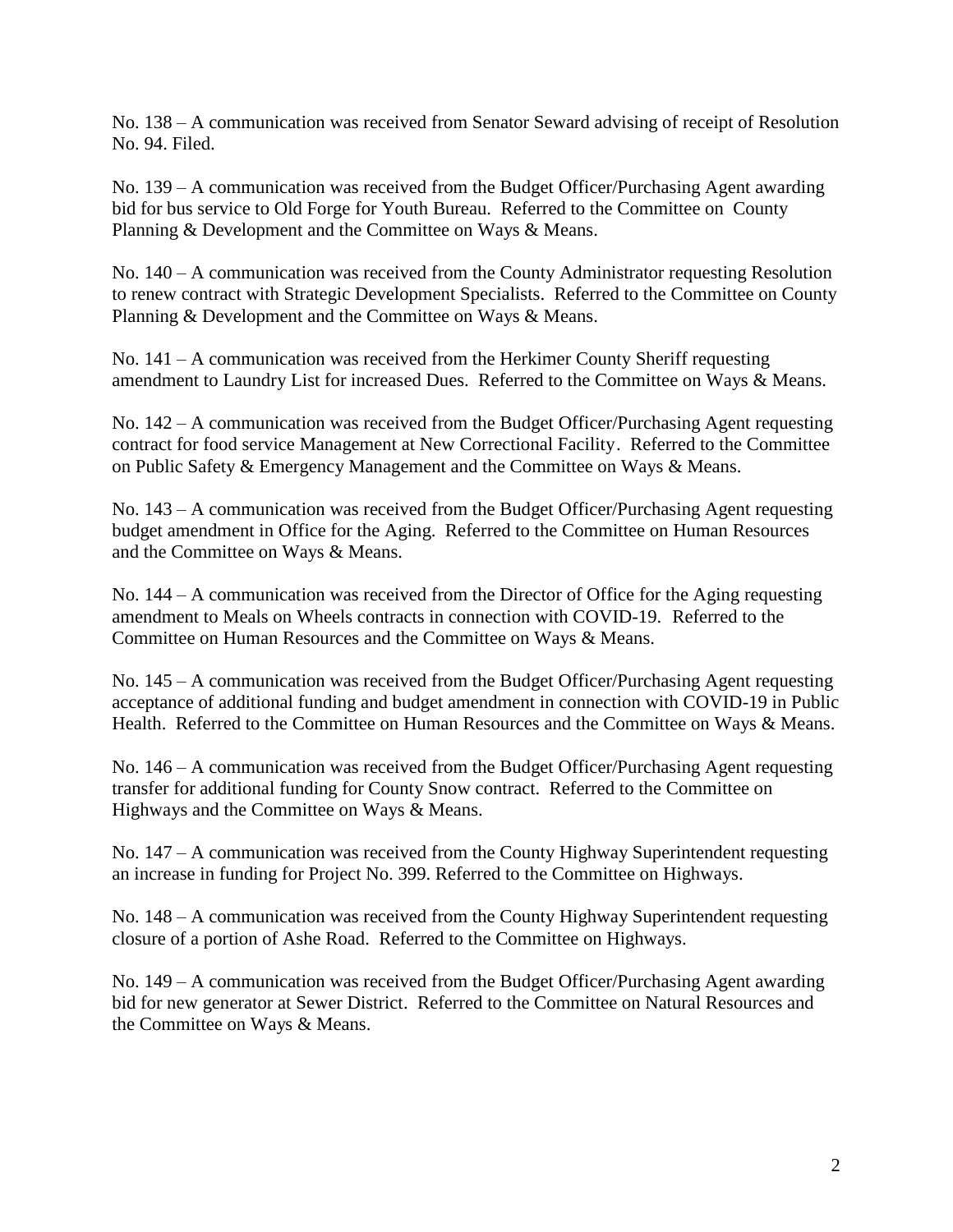No. 150 – A communication was received from the Commissioners of Elections requesting extension of HAVA grant. Referred to the Committee on Administration/Veterans' Affairs and the Committee on Ways & Means.

No. 151 – A communication was received from the Commissioners of Elections requesting extension of HAVA grant. Referred to the Committee on Administration/Veterans' Affairs and the Committee on Ways & Means.

No. 152 – A communication was received from the Director of Health Services requesting unlimited part-time positions in Public Health in connection with COVID-19. Referred to the Committee on Human Resources and the Committee on Ways & Means.

No. 153 – A communication was received from the Personnel Officer requesting temporary parttime position in Emergency Services in connection with COVID-19. Referred to the Committee on Public Safety & Emergency Management and the Committee on Ways & Means.

No. 154 – A communication was received from the Budget Officer/Purchasing requesting budget amendment related to the Eastern Mohawk Valley Regional Water Transmission Main Project. Referred to the Committee on County Planning & Development and the Committee on Ways & Means.

No. 155 – A communication was received from the Herkimer County Sewer District submitting Resolutions for the purchase of a generator and transfer. Referred to the Committee on Natural Resources and the Committee on Ways & Means.

No. 156 – A communication was received from the Director of Office for the Aging requesting amendment to Meals on Wheels contracts to add additional meal in connection with COVID-19. Referred to the Committee on Human Resources and the Committee on Ways & Means.

Pursuant to Rule 6, Chairman Bono then proceeded with Reports of Standing Committees. There were no reports.

The Chairman continued with the Regular Agenda.

On motion of Mr. Ackerman, seconded by Mr. Weakley, Report and Resolution No. 100 sponsored by the Committee on County Planning & Development and the Committee on Ways and Means approving the Eastern Mohawk Valley Regional Water Transmission Main Project, creating account, and amending budget was handed up; voted on and adopted by voice vote:

For: Ayes (16). Against: None. Absent: Gaworecki (1).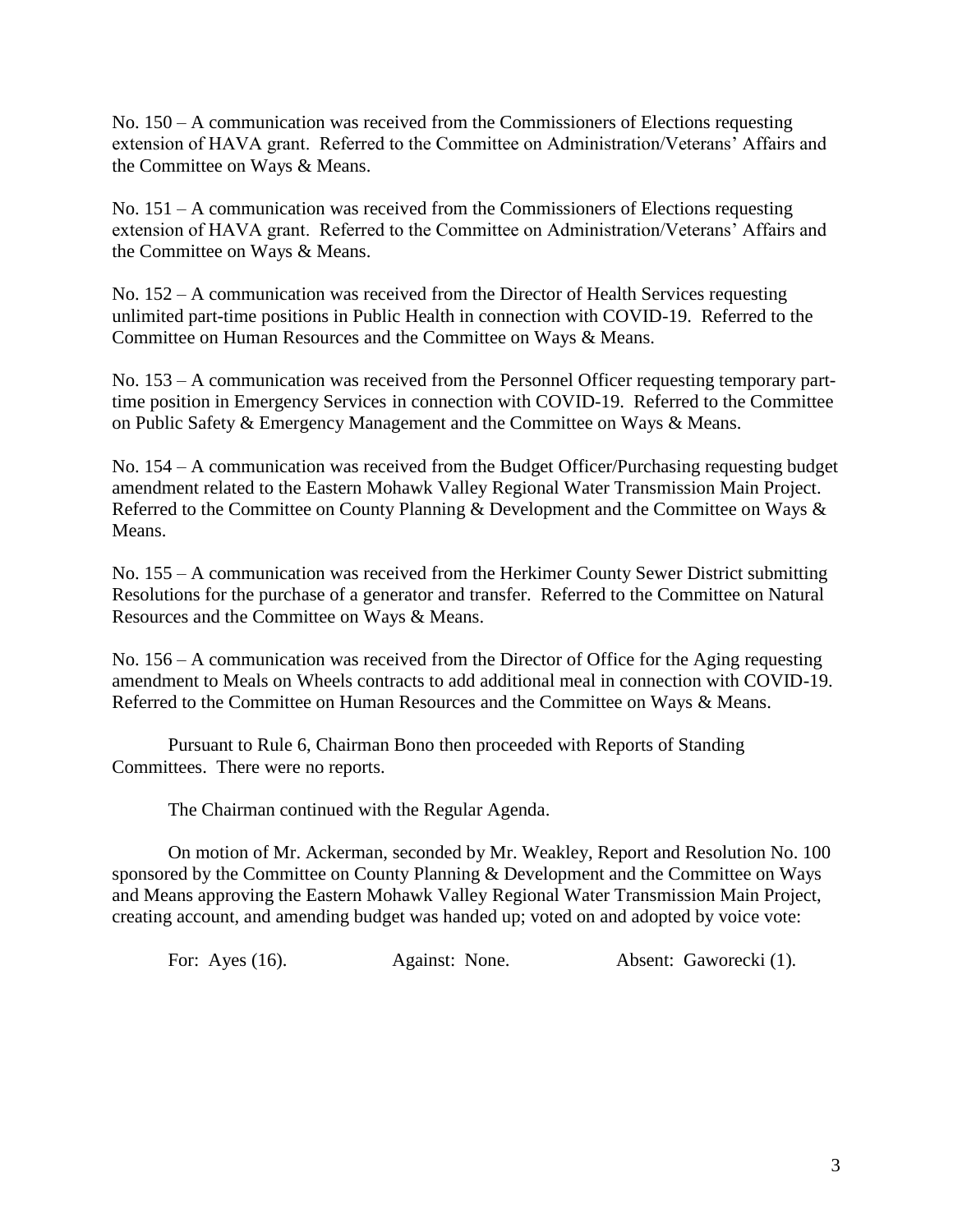On motion of Mr. Ackerman, seconded by Mr. Weakley, Report and Resolution No. 101 sponsored by the Committee on County Planning & Development and the Committee on Ways and Means authorizing renewal of agreement with Strategic Development Specialists was handed up; voted on and adopted by voice vote:

For: Ayes (16). Against: None. Absent: Gaworecki (1).

On motion of Mr. Russell, seconded by Mr. Ackerman, Report and Resolution No. 102 sponsored by the Committee on Ways & Means amending Res. No. 379 of 2019 authorizing payment of dues was handed up; voted on and adopted by voice vote:

For: Ayes (16). Against: None. Absent: Gaworecki (1).

On motion of Mr. Stephens, seconded by Mr. Malta, Report and Resolution No. 103 sponsored by the Committee on Public Safety & Emergency Management and the Committee on Ways & Means awarding contract for food service management at the new correctional facility was handed up; voted on and adopted by voice vote:

| For: Ayes $(16)$ . | Against: None. | Absent: Gaworecki (1). |  |
|--------------------|----------------|------------------------|--|
|                    |                |                        |  |

On motion of Mr. Shaw, seconded by Mr. Smith, Report and Resolution No. 104 sponsored by the Committee on Human Resources and the Committee on Ways & Means amending budget in connection with transportation services for the Office for the Aging was handed up; voted on and adopted by voice vote:

| For: Ayes $(16)$ . | Against: None. | Absent: Gaworecki (1). |  |
|--------------------|----------------|------------------------|--|
|                    |                |                        |  |

On motion of Mr. Shaw, seconded by Mr. Smith, Report and Resolution No. 105 sponsored by the Committee on Human Resources and the Committee on Ways and Means amending contracts for Meals on Wheels was handed up; voted on and adopted by voice vote:

| For: Ayes $(16)$ . | Against: None. | Absent: Gaworecki (1). |  |
|--------------------|----------------|------------------------|--|
|                    |                |                        |  |

On motion of Mr. Shaw, seconded by Mr. Smith, Report and Resolution No. 106 sponsored by the Committee on Human Resources and the Committee on Ways and Means accepting additional funding and amending budget in connection with COVID-19 was handed up; voted on and adopted by voice vote:

|  | For: Ayes $(16)$ . | Against: None. | Absent: Gaworecki (1). |  |
|--|--------------------|----------------|------------------------|--|
|--|--------------------|----------------|------------------------|--|

On motion of Mr. Smith, seconded by Mr. Campione, Report and Resolution No. 107 sponsored by the Committee on Highways and the Committee on Ways and Means transferring funds in connection with County Snow Removal Contracts was handed up; voted on and adopted by voice vote:

| For: Ayes $(16)$ . |  | Against: None. |  | Absent: Gaworecki (1). |
|--------------------|--|----------------|--|------------------------|
|--------------------|--|----------------|--|------------------------|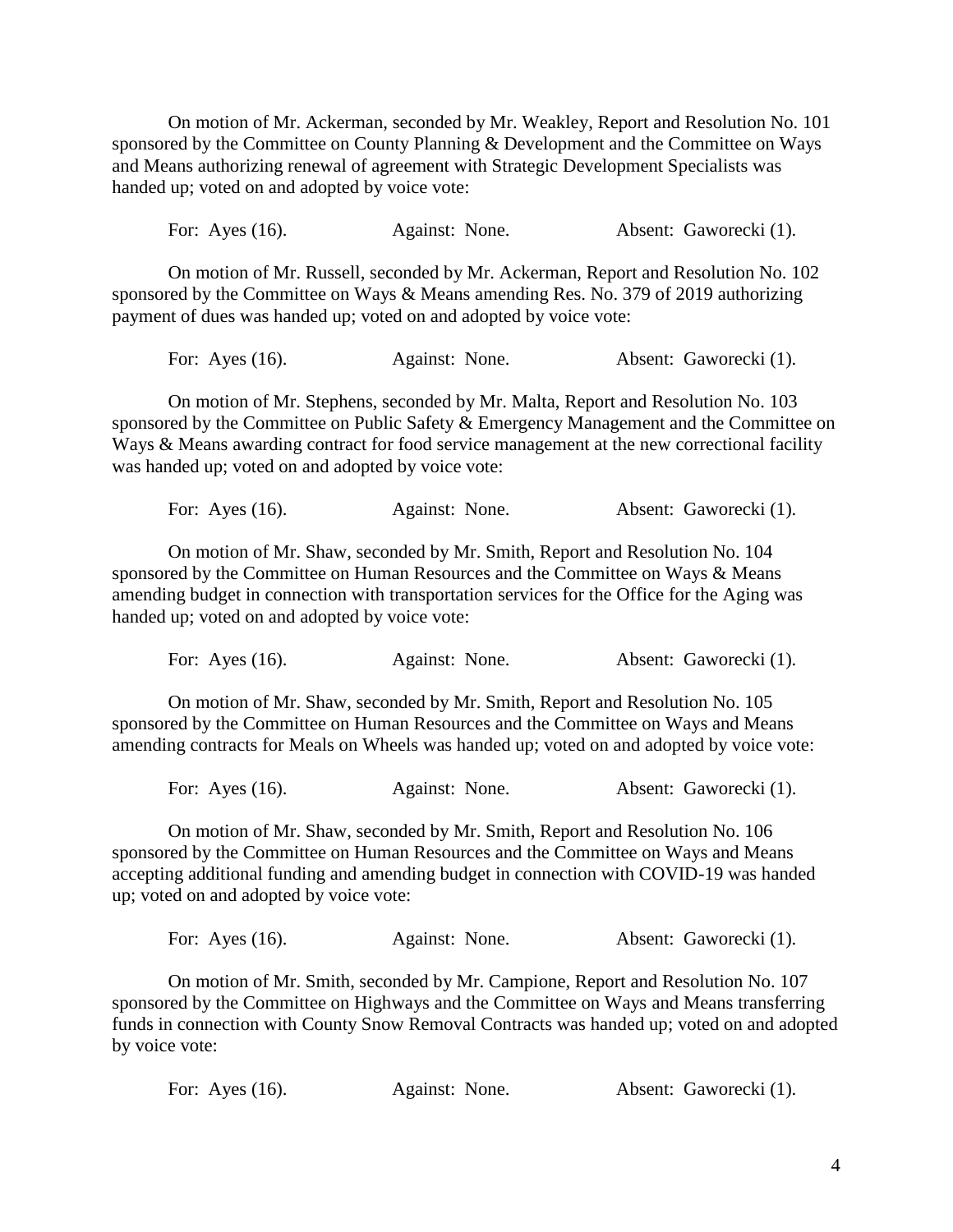On motion of Mr. Smith, seconded by Mr. Campione, Report and Resolution No. 108 sponsored by the Highways amending Res. No. 55 of 2020 approving projects was handed up; voted on and adopted by voice vote:

For: Ayes (16). Against: None. Absent: Gaworecki (1).

On motion of Mr. Smith, seconded by Mr. Campione, Report and Resolution No. 109 sponsored by the Committee on Highways discontinuing a portion of Ashe Road in the Town of Manheim was handed up; voted on and adopted by voice vote:

For: Ayes (16). Against: None. Absent: Gaworecki (1).

On motion of Mr. Campione, seconded by Mr. Manno, Report and Resolution No. 110 sponsored by the Committee on Natural Resources and the Committee on Ways & Means awarding bid for generator in the Sewer District and appropriating funds was handed up; voted on and adopted by roll call vote:

For: Malta, Schrader, Hollum, Johnson, Stephens, Keeler, Brezinski, Manno, Smith, Bono, Ackerman, Donley, Campione, Russell, Shaw, Weakley (16).

Against: None. Absent: Gaworecki (1).

On motion of Mr. Hollum, seconded by Mr. Malta, Report and Resolution No. 111 sponsored by the Committee on Administration/Veterans' Affairs and the Committee on Ways and Means extending contract in the Board of Elections was handed up; voted on and adopted by voice vote:

For: Ayes (16). Against: None. Absent: Gaworecki (1).

On motion of Mr. Hollum, seconded by Mr. Malta, Report and Resolution No. 112 sponsored by the Committee on Administration/Veterans' Affairs and the Committee on Ways and Means extending contract in the Board of Elections was handed up; voted on and adopted by voice vote:

For: Ayes (16). Against: None. Absent: Gaworecki (1).

On motion of Mr. Shaw, seconded by Mr. Smith, Report and Resolution No. 113 sponsored by the Committee on Human Resources and the Committee on Ways and Means creating unlimited temporary part-time positions in Public Health in connection with COVID-19 was handed up; voted on and adopted by roll call vote:

For: Malta, Schrader, Hollum, Johnson, Stephens, Keeler, Brezinski, Manno, Smith, Bono, Ackerman, Donley, Campione, Russell, Shaw, Weakley (16).

Against: None. Absent: Gaworecki (1).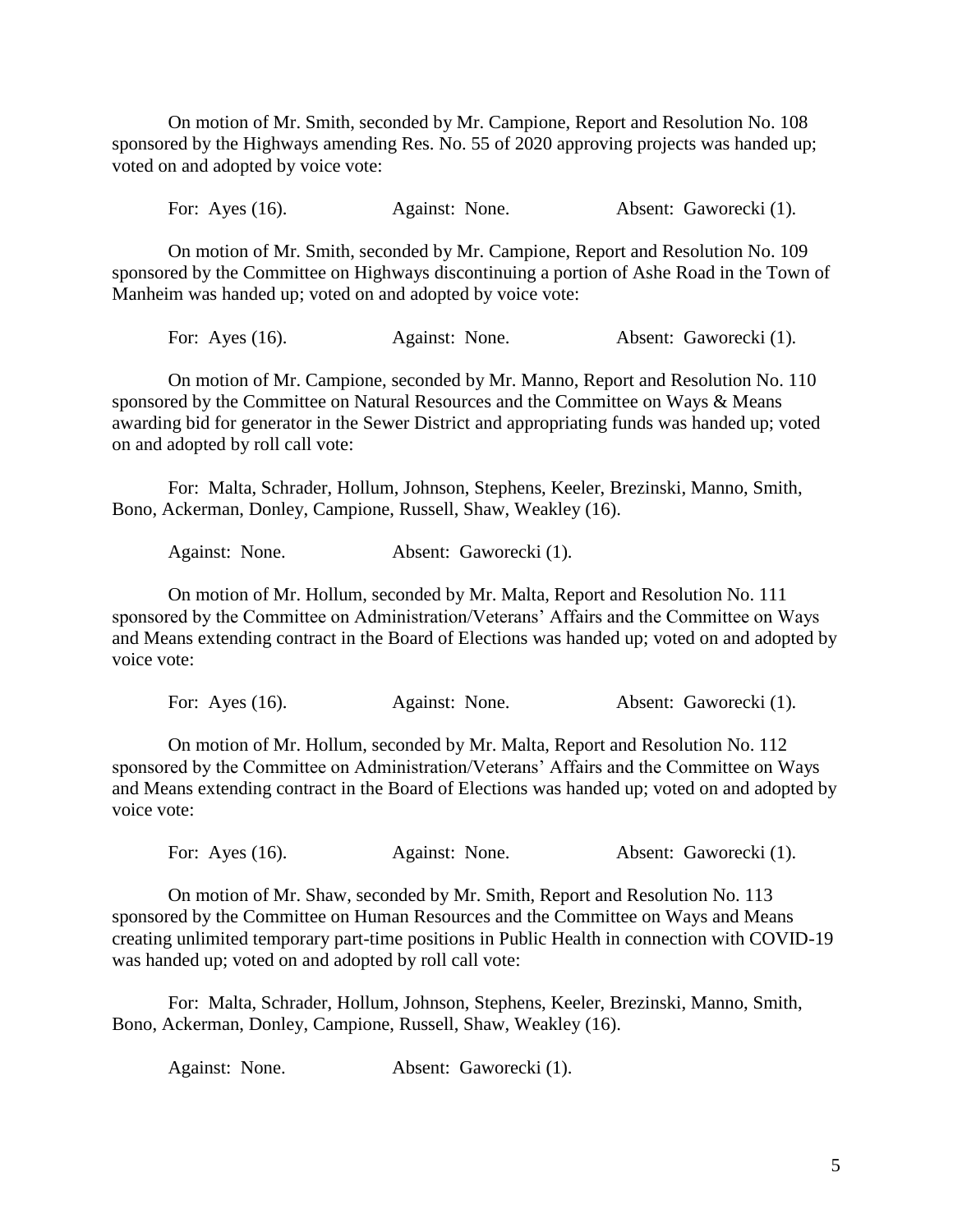On motion of Mr. Stephens, seconded by Mr. Malta, Report and Resolution No. 114 sponsored by the Committee on Public Safety & Emergency Management and the Committee on Ways and Means creating temporary part-time position in Emergency Services in connection with COVID-19 was handed up; voted on and adopted by roll call vote:

For: Malta, Schrader, Hollum, Johnson, Stephens, Keeler, Brezinski, Manno, Smith, Bono, Ackerman, Donley, Campione, Russell, Shaw, Weakley (16).

Against: None. Absent: Gaworecki (1).

On motion of Mr. Shaw, seconded by Mr. Smith, Report and Resolution No. 115 sponsored by the Committee on Human Resources and the Committee on Ways and Means amending meals on wheels contracts to provide additional meal in connection with COVID-19 was handed up; voted on and adopted by voice vote:

For: Ayes (16). Against: None. Absent: Gaworecki (1).

On motion of Mr. Hollum, seconded by Mr. Malta, Resolution No. 116 sponsored by the Committee on Administration/Veterans' Affairs supporting Capital Off Track Betting Corporations efforts to allow sports wagering at all duly licensed and regulated Off Track Betting branch facilities was handed up; voted on and adopted by voice vote:

For: Ayes (16). Against: None. Absent: Gaworecki (1).

Mr. Bono: "Before I go to comments by Legislators, I want to say a few things. Obviously this is new to us here and I hope everybody is well. The troops at the County have been working very diligently and very safely, trying to keep everyone safe here. As you know some of our departments are at 50% reduction so work is compounding daily as we speak until we get through this. I hope to be back to normal very soon just like everybody else. I just want to thank all of the employees that are working around the clock; there are a lot of them. Special consideration to Public Health, our nurses they're doing an outstanding job, if you know anything about when an epidemic like this happens, it's a lot of record keeping, a lot of tracking down people, a lot of paper work. Not to mention their everyday duties. John Raymond and Diane Ward have done an outstanding job in coordinating a lot of the supplies and efforts here. I don't want to miss anybody. Our highway guys are out there, they're one of the essential groups. I know they don't get a lot of recognition during this but they are doing a great job out there. As far as comments, what's going on, Diane thank you and tell the group over there they are doing a great job on behalf of the Legislature. I want to thank you and all the people over there. Can you give us just a background of what is going on over there and how we are handing it and where we are headed?"

Diane Ward stated the following, "Where we are headed is unknown territory still. As of today we have 18 confirmed positive cases of COVID-19 in our County, we have 97 test results that came back negative as of today. We are monitoring 37 people with mandatory Public Health orders due to COVID-19. Patients in households that we have under Public Health Orders we have to visit every day to check their welfare. We have 48 people on precautionary quarantine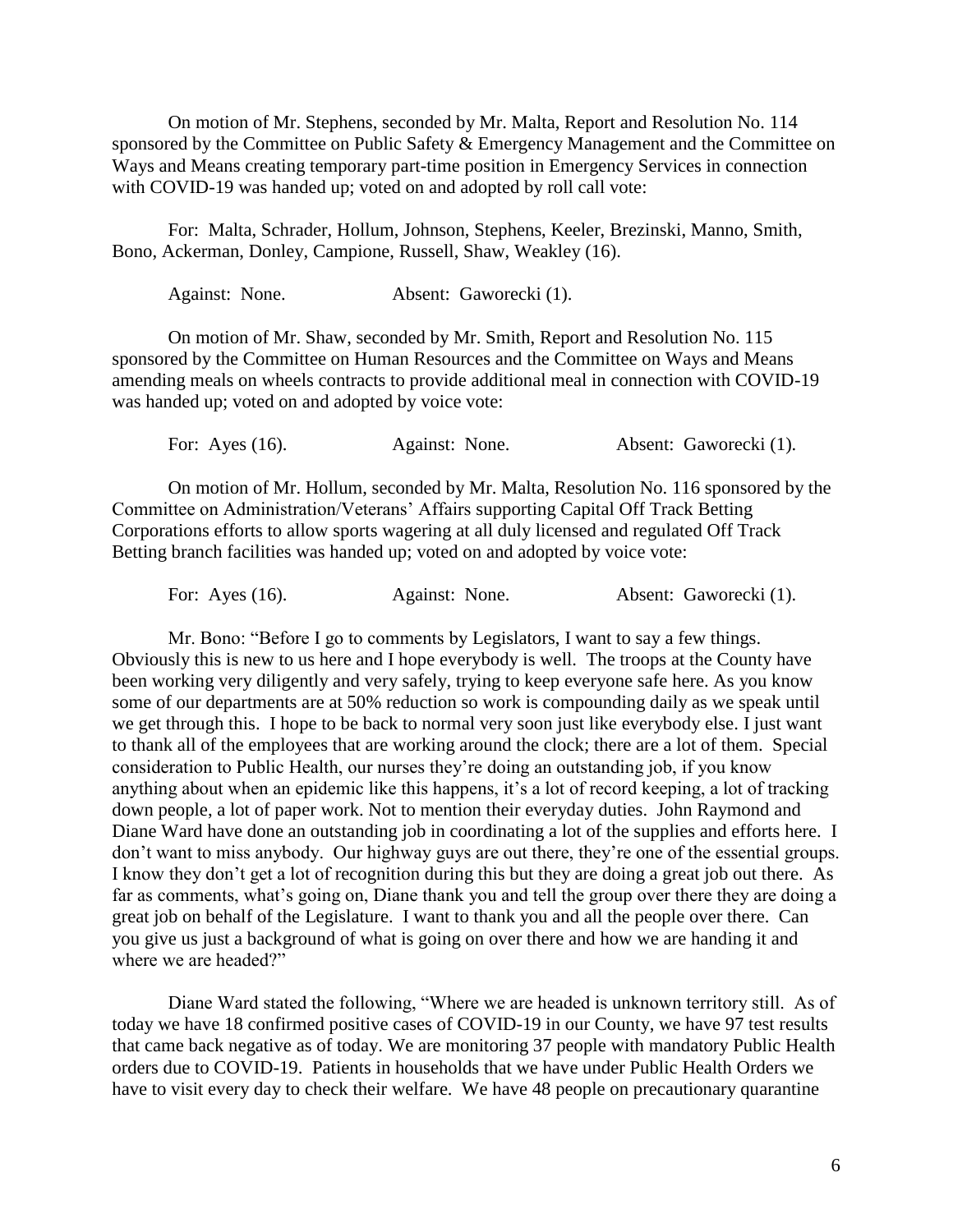right now which is people awaiting test results or people that were in contact with a positive case that we have to monitor for 14 days via phone. We released 26 people today from that precautionary quarantine, and as you have seen with the report yesterday we have 3 people that have succumbed to COVID-19. So a lot of it is tracking people down, doing a lot of phone calls, working as partners with our neighboring counties because as we know everybody is traveling. We have people that see providers in other counties so we're receiving information at all times from other counties for people that are ours or people that are seeking medical care in our community and trying to turn that over to the appropriate home County."

Chairman Bono: "Thank you Diane, appreciate it and thank you for all the hard work over there."

Diane Ward: "Thank you."

Chairman Bono stated that pursuant to Rule 6(12) they would proceed with comments by legislators. There were no comments.

At 2:24 p.m. on motion of Mr. Manno, seconded by Mr. Stephens, the Legislature adjourned to Wednesday, April 22, 2020 at 7:00 p.m.

Brittney R. Viscomi, Clerk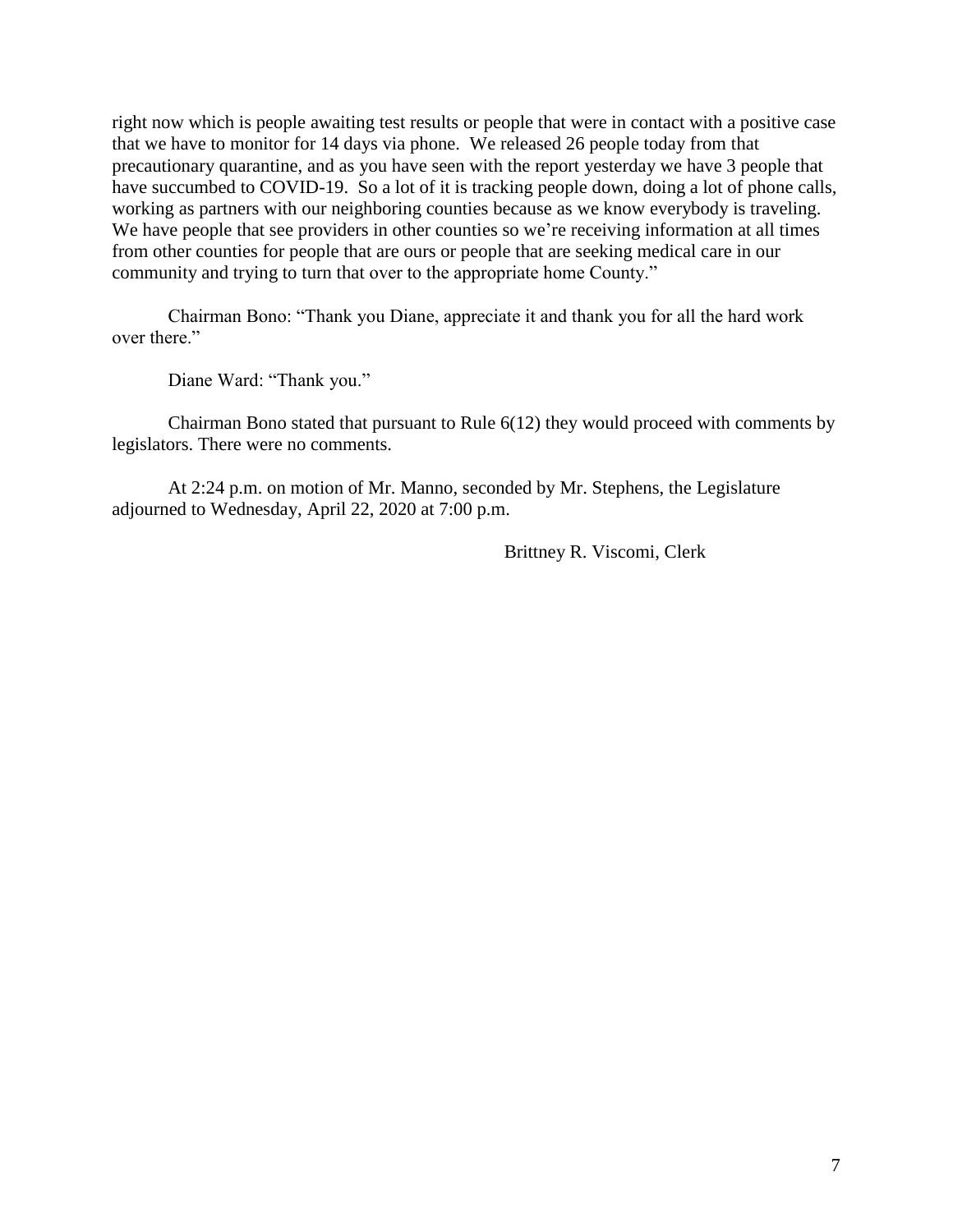

**HERKIMER COUNTY LEGISLATURE**

No. 100

# **REPORT AND RESOLUTION APPROVING THE EASTERN MOHAWK VALLEY REGIONAL WATER TRANSMISSION MAIN PROJECT, CREATING ACCOUNT, AND AMENDING BUDGET**

## **Sponsored by: Committee on County Planning & Development Committee on Ways and Means**

WHEREAS, by letter dated November 8, 2019, from John J. Piseck, Executive Director of the Herkimer County Industrial Development Agency (IDA), a request was made to approve the Eastern Mohawk Valley Regional Water Transmission Main Project, which will consist of Phase 3 and Phase 4, with a total project cost of \$3,102,500 over 2 to 3 years; and

WHEREAS, letter further requests the County provide the interim funding for the IDA to pay invoices associated with the projects, which the IDA will repay the County with the funds received from the NYS Municipal Restructuring Fund, from a grant that was awarded to the IDA on September 30, 2019 in the amount of \$3,102,500; and

WHEREAS, the Eastern Mohawk Valley Regional Water Transmission Main Project will support five communities along the Erie Canal Corridor, including the Towns of Schuyler and Herkimer; Villages of Frankfort, Ilion, and Herkimer, servicing over 22,000 people; and

WHEREAS, by letter dated March 24, 2020, from Sheri Ferdula, Budget Officer/Purchasing Agent, she has advised that the creation of an account and an amendment to the 2020 budget is necessary; now, therefore be it

RESOLVED, that the Herkimer County Legislature approves the Eastern Mohawk Valley Regional Transmission Main Project; and, be it further

RESOLVED, that an account be established and a budget amendment be made as follows:

| <b>REVENUE:</b><br>\$3,102,500 | A8389.3989B, MV Water Project, State Aid           |
|--------------------------------|----------------------------------------------------|
| <b>EXPENSE:</b><br>\$3,102,500 | A8389.40000, MV Water Project, Contractual Expense |

and, be it further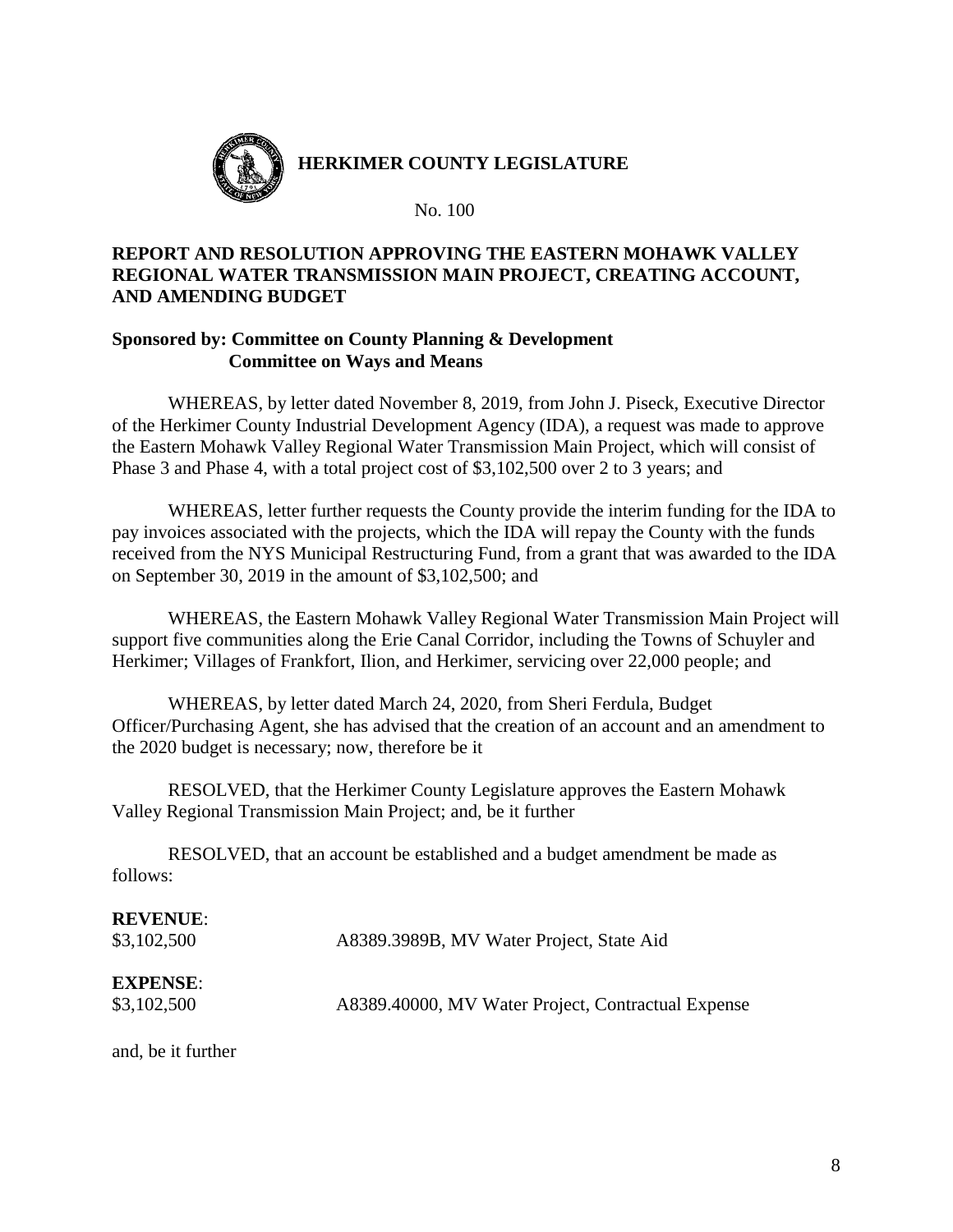# Page II

RESOLVED, that certified copies of this Resolution be forwarded to the Herkimer County Treasurer, Auditor, Budget Officer, Executive Director of the Herkimer County Industrial Development Agency, Town of Schuyler, Town of Herkimer, Village of Frankfort, Village of Ilion, and Village of Herkimer.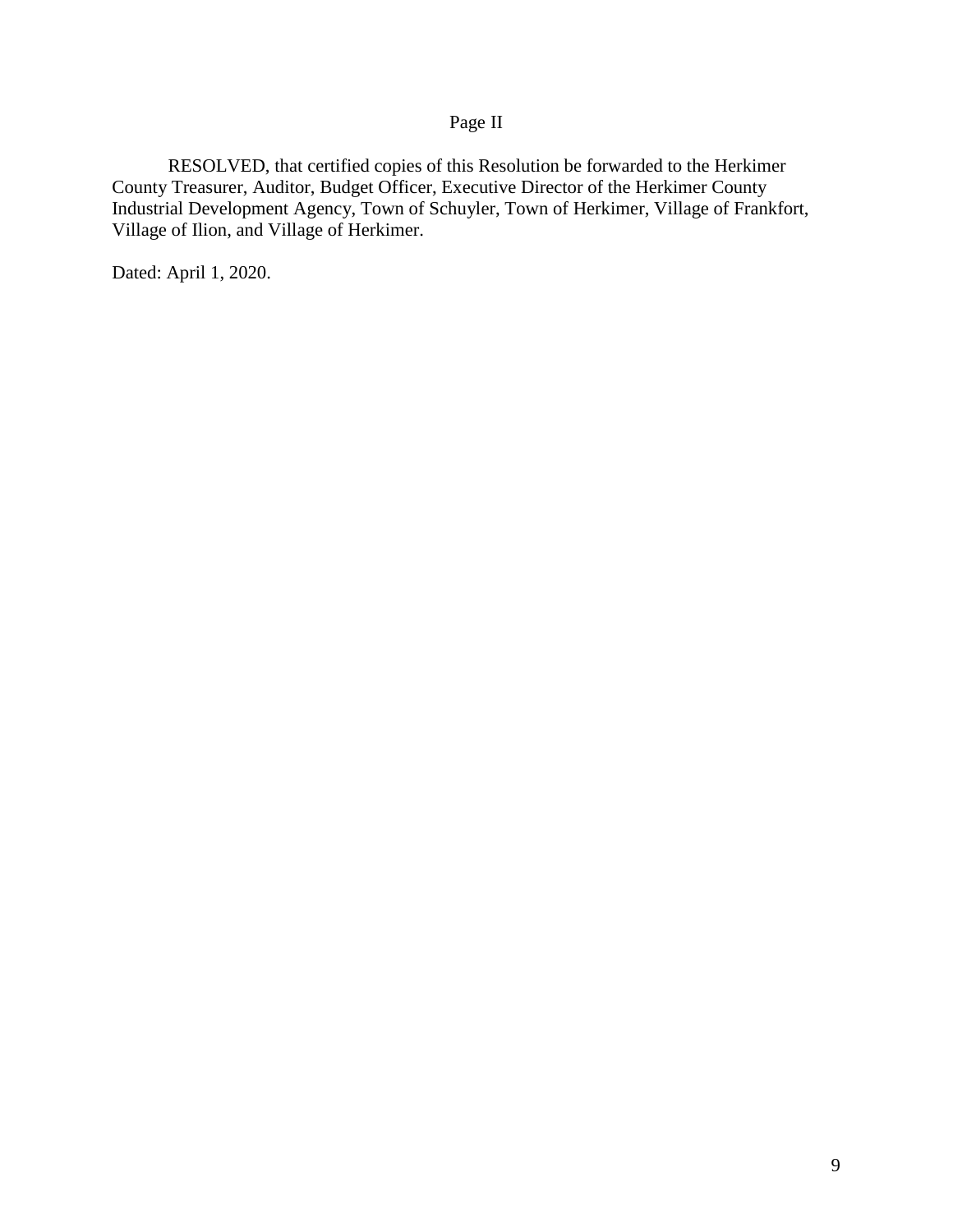

### **REPORT AND RESOLUTION AUTHORIZING RENEWAL OF AGREEMENT WITH STRATEGIC DEVELOPMENT SPECIALISTS TO RENDER PROFESSIONAL SERVICES REGARDING GRANT WRITING TO FURTHER ECONOMIC DEVELOPMENT IN HERKIMER COUNTY**

#### **Sponsored by: Committee on County Planning and Development Committee on Ways and Means**

WHEREAS, by letter dated March 12, 2020, James W. Wallace, Jr., County Administrator, has requested a contract renewal of the current agreement entered into with Strategic Development Specialists of Syracuse, New York, to provide services in connection with grant writing for projects for the County, the IDA and the College to further economic development projects in the County, to extend said agreement for an additional twelve month period through April 4, 2021; and

WHEREAS, the cost for such services will be \$5,000 per month plus incidentals, totaling \$3,000 annually, for the period April 5, 2020 through April 4, 2021, with all other terms of the agreement to remain in force and effect; now, therefore, be it

RESOLVED, that the Chairman of the Legislature is hereby authorized to enter into an amendment of the agreement with Strategic Development Specialists, P.O. Box 205, Syracuse, New York 13214, to provide professional services in connection with grant writing for projects for the County, the IDA and the College to further economic development projects in the County, at a cost of \$5,000 per month plus incidentals, totaling \$3,000 annually, to extend the contract for the period April 5, 2020 through April 4, 2021, with all other terms of the agreement to remain in full force and effect, and with said contract to be subject to approval of the Herkimer County Attorney; and, be it further

RESOLVED, that certified copies of this Resolution be forwarded to the Herkimer County Treasurer, Auditor, Budget Officer and Strategic Development Specialists.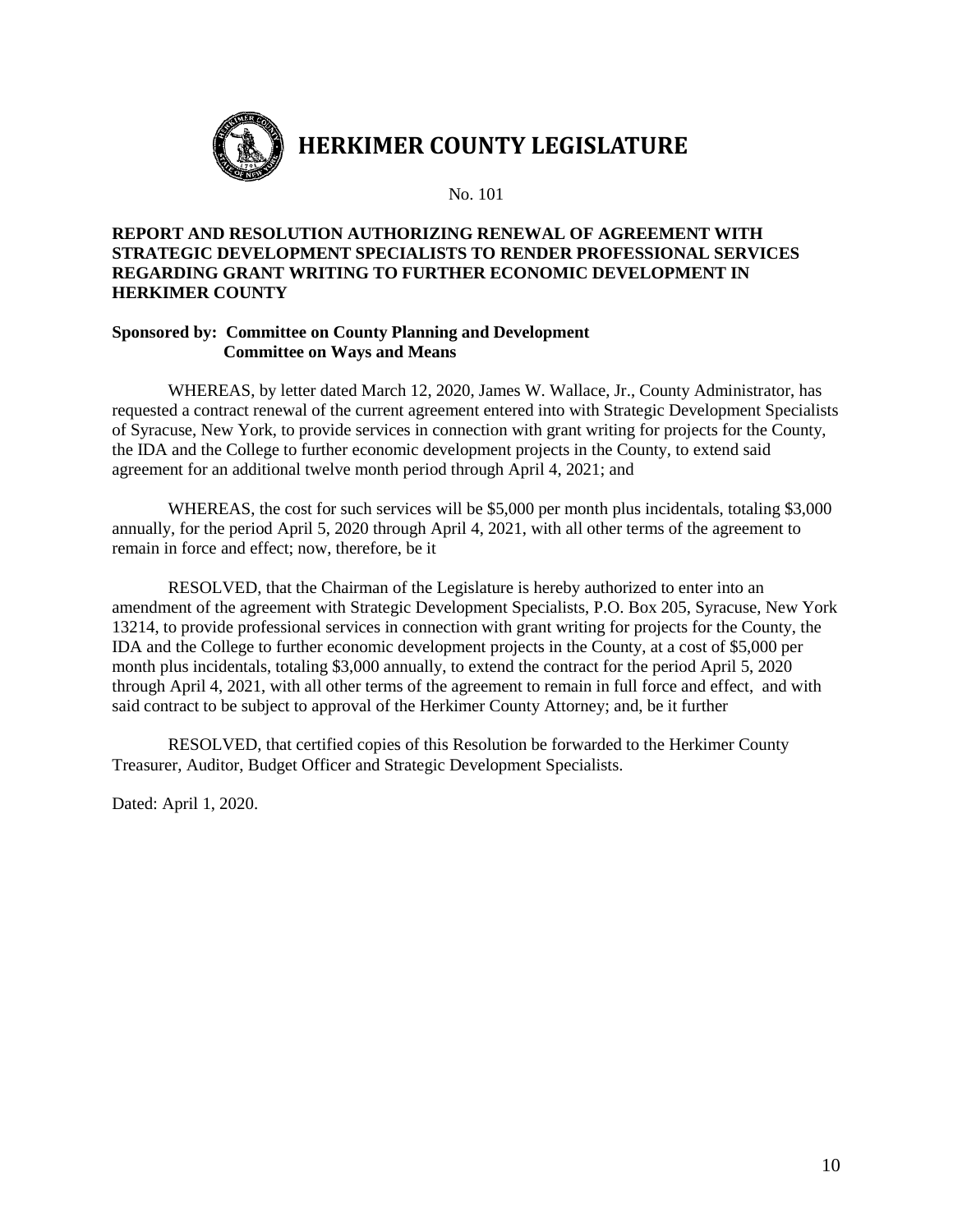

# **REPORT AND RESOLUTION AMENDING RESOLUTION NO. 379 OF 2019 AUTHORIZING PAYMENT OF DUES FOR MUNICIPAL OFFICERS AND EMPLOYEES DURING THE YEAR 2020**

## **Sponsored by: Committee on Ways and Means**

WHEREAS, on December 11, 2019 this Legislature adopted Resolution No. 379 authorizing payment of dues for municipal officers and employees during the year 2020; and

WHEREAS, by communication dated February 27, 2020, from Scott Scherer, Sheriff, a request was made to amend the 2020 National Sheriff's Association dues from \$115.00 to \$129.00, and further requests said Resolution No. 379 of 2019 be amended to reflect said change; now, therefore, be it

RESOLVED, that Resolution No. 379 adopted on December 11, 2019 be amended to change the amount from \$115.00 to \$129.00 for the National Sheriff's Association dues; and, be it further

RESOLVED, that in all other respects Resolution No. 379 of 2019 shall remain in full force and effect; and, be it further

RESOLVED, that certified copies of this Resolution be forwarded to the Herkimer County Treasurer, Auditor, Budget Officer and Sheriff.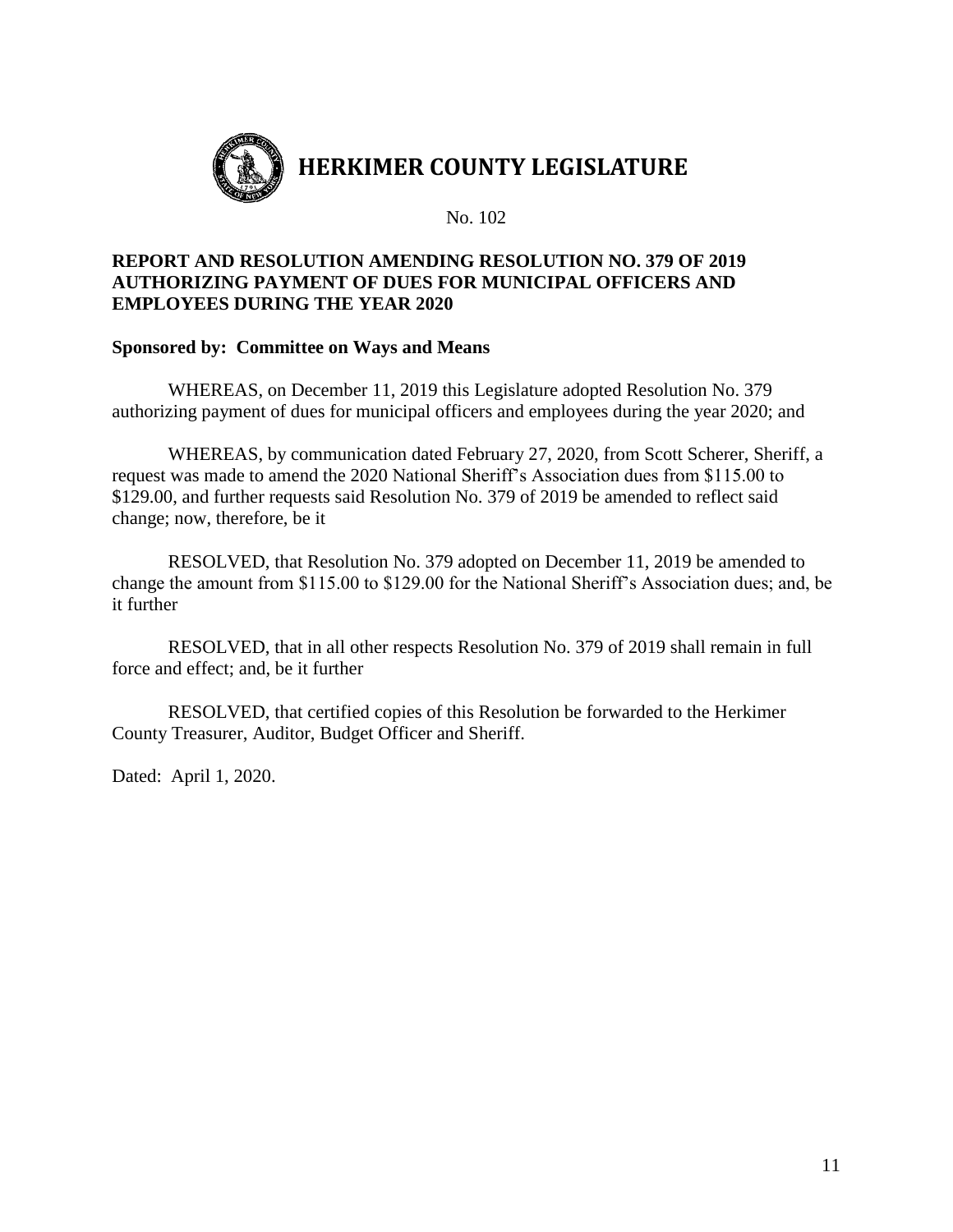

## **REPORT AND RESOLUTION AWARDING CONTRACT FOR FOOD SERVICE MANAGEMENT AT THE NEW COUNTY CORRECTIONAL FACILITY**

### **Sponsored by: Committee on Public Safety & Emergency Management Committee on Ways and Means**

WHEREAS, by letter dated March 11, 2020, the Budget Officer/Purchasing Agent has advised that a Request for Proposals was issued for a food service management contract for the new County Correctional Facility; and

WHEREAS, after review of the proposal, it is the recommendation of Scott Scherer, Sheriff, that a contract be awarded to Trinity Services Group, 477 Commerce Blvd., Oldsmar, FL 34677, to include managing the entire kitchen, including employees, meals, supplies, and cleaning, for a period of three (3) years with the option of two (2) one (1) year extensions, including CPI increase in years 2, 3, 4, and 5 not to exceed 2% and a ninety (90) day termination clause; now, therefore, be it

RESOLVED, that the Herkimer County Legislature hereby awards a contract for a food service management contract for the new County Correctional Facility to Trinity Services Group, to include managing the entire kitchen, including employees, meals, supplies, and cleaning, for a period of three (3) years with the option of two (2) one (1) year extensions, including CPI increase in years 2, 3, 4, and 5 not to exceed 2% and a ninety (90) day termination clause, with the terms of said contract to be subject to approval by the Herkimer County Attorney; and, be it further

RESOLVED, that certified copies of this Resolution be forwarded to the Herkimer County Treasurer, Auditor, Budget Officer, Sheriff, and Trinity Services Group.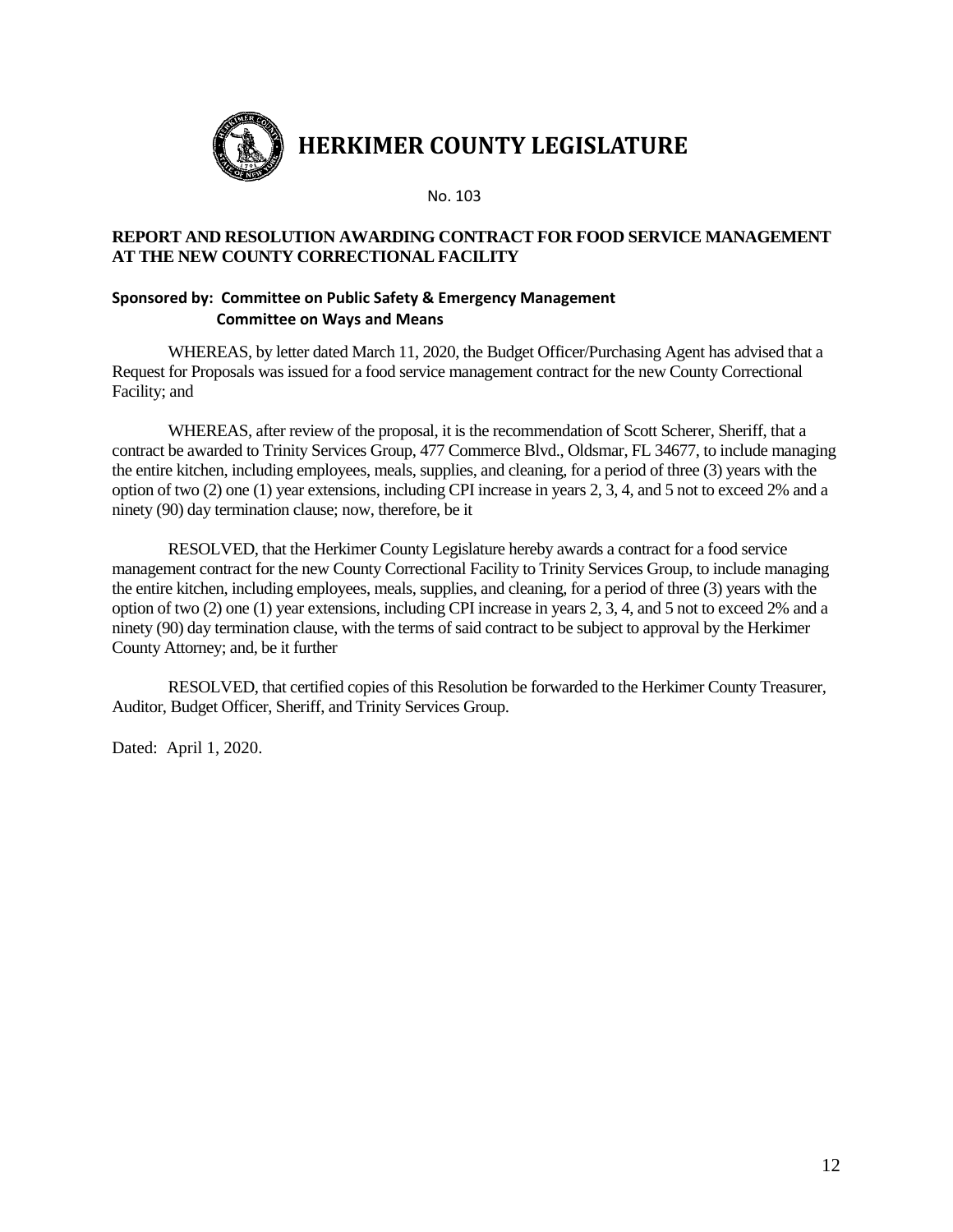

# **REPORT AND RESOLUTION AMENDING BUDGET IN CONNECTION WITH TRANSPORTATION SERVICES FOR OFFICE FOR THE AGING**

### **Sponsored by: Committee on Human Resources Committee on Ways and Means**

WHEREAS, by letter dated March 12, 2020, Kathy L. Fox, Director of the Office for the Aging, has advised this Legislature of the receipt of a grant from the Community Foundation of Herkimer and Oneida Counties, Inc., which grant will provide transportation in Middleville, Poland, Ohio, and West Winfield areas; and

WHEREAS, by letter dated March 12, 2020, the Budget Officer/Purchasing Agent has requested that the 2020 Herkimer County Budget be amended in connection with the receipt of said Grant; now, therefore, be it

RESOLVED, that the 2020 Herkimer County Budget is hereby amended as follows:

#### **REVENUE:**

| A6772E.1989A, Aging Community Foundation Grant             | From: \$0<br>To: | \$6,290 |
|------------------------------------------------------------|------------------|---------|
| <b>EXPENSES:</b>                                           |                  |         |
| A6772E.10000-001, Aging, Community Foundation, Salaries    | From: \$0        |         |
|                                                            | To:              | \$422   |
| A6772E.10100, Aging, Community Foundation, Temp. Employees | From:            | \$0     |
|                                                            | To:              | \$2,250 |
| A6772E.46000, Aging, Community Foundation, Misc. Expense   | From:            | \$0     |
|                                                            | To:              | \$300   |
| A6772E.46200, Aging, Community Foundation, Auto Expense    | From:            | \$0     |
|                                                            | To:              | \$3,000 |
| A6772E.81000, Aging, Community Foundation, Retirement      | From:            | \$0     |
|                                                            | To:              | \$100   |
| A6772E.83000, Aging, Community Foundation, Social Security | From:            | \$0     |
|                                                            | To:              | \$120   |
| A6772E.83500, Aging, Community Foundation, Medicare        | From:            | \$0     |
|                                                            | To:              | \$49    |
| A6772E.84000, Aging, Community Foundation, Workers Comp    | From:            | \$0     |
|                                                            | To:              | \$49    |

and, be it further

RESOLVED, that the Chairman of the Legislature be authorized to sign all documents relating to this grant; and, be it further

RESOLVED, that certified copies of this Resolution be forwarded to the Herkimer County Treasurer, Auditor, Budget Officer and Director of the Office for the Aging.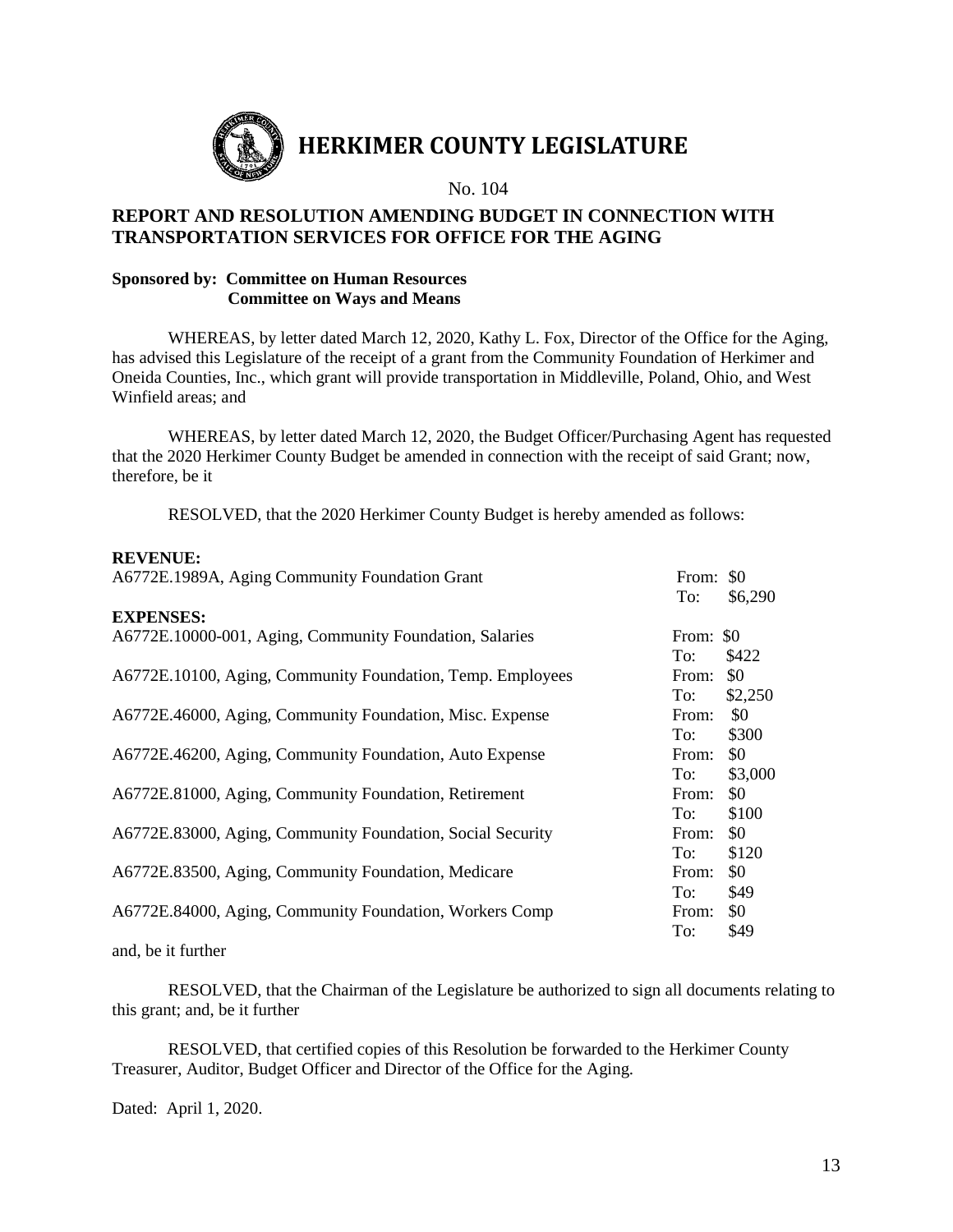

**HERKIMER COUNTY LEGISLATURE**

No. 105

#### **REPORT AND RESOLUTION AMENDING CONTRACTS FOR MEALS ON WHEELS**

#### **Sponsored by: Committee on Human Resources Committee on Ways and Means**

WHEREAS, this Legislature by Resolutions No. 339 of 2018, No. 370 of 2018, and No. 353 of 2019, awarded contracts for Meals on Wheels to American Food & Vending; and

WHEREAS, by letter dated March 20, 2020 from Kathy Fox, request is being made to amend the meal contracts to provide an additional .57 cents per meal due to an increased cost for packaging all Home Delivered Meals for Little Falls, Dolgeville, Herkimer, Ilion, Mohawk, and Frankfort, in connection with COVID-19; now, therefore, be it

RESOLVED, that the Herkimer County Legislature hereby authorizes an amendment to increase the meal contracts with American Food  $&$  Vending commencing on March 17, 2020, remaining in effect for 30 days from that date with the option to extend for two additional 30 day periods with written agreement from both parties:

| Area:                               | <b>Number of meals:</b> | Cost:                          |
|-------------------------------------|-------------------------|--------------------------------|
| Ilion/Frankfort/Herkimer-prior      | up to 260 meals per     | $$4.38 + .57 = $4.95$ per meal |
| resolution $\#339$ dated $11/14/18$ | day                     |                                |
| Newport/Poland/Ohio-                | up to 50 meals per day  | $$4.69 + .57 = $5.26$ per meal |
| Prior resolution #370 dated         |                         |                                |
| 12/12/18                            |                         |                                |
| Mohawk-                             | up to 30 meals per day  | $$4.29 + .57 = $4.86$ per meal |
| Prior resolution #339 dated         |                         |                                |
| 11/14/2018                          |                         |                                |
| Little Falls/Dolgeville- prior      | up to 125 meals per     | $$4.38 + .57 = $4.95$ per meal |
| resolution # 353 dated $11/11/19$   | day                     |                                |

and, be it further

RESOLVED, that certified copies of this Resolution be forwarded to the Herkimer County Treasurer, Auditor, Budget Officer, Director of the Office for the Aging, and American Food and Vending.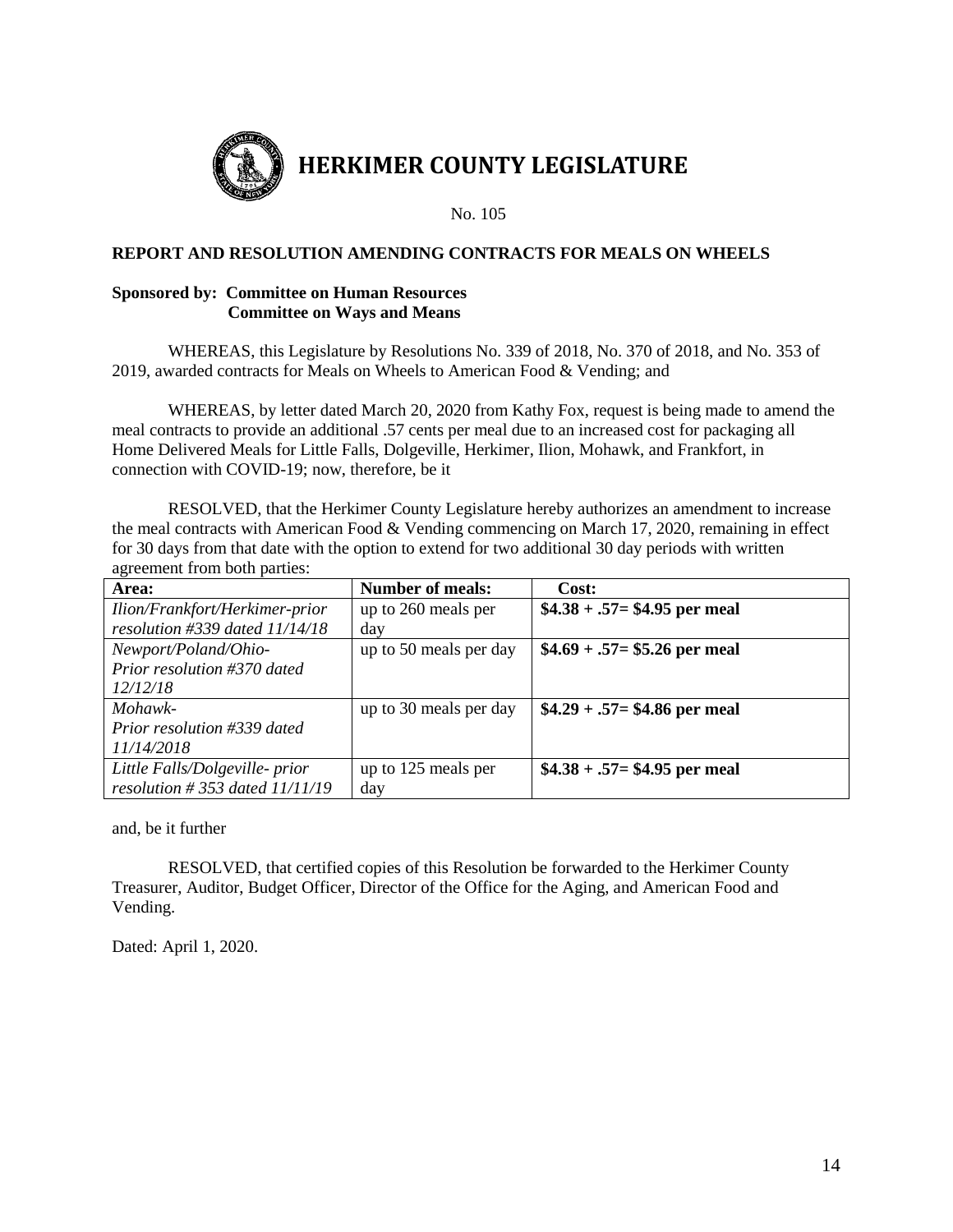

# **REPORT AND RESOLUTION ACCEPTING ADDITIONAL FUNDING, AMENDING BUDGET, CREATING ACCOUNT AND PROJECT NUMBER IN CONNECTION WITH COVID-19**

## **Sponsored by: Committee on Human Resources Committee on Ways and Means**

WHEREAS, by letter dated March 19, 2020 from Sheri Ferdula, Budget Officer/Purchasing Agent, this Legislature is advised the Herkimer County Public Health Department will be receiving two additional funding awards through the New York State Department of Health/Health Research Incorporated, for Coronavirus (COVID-19) response activities; and

WHEREAS, letter further advises that an additional \$17,865 will be made available for the next twelve months and an additional \$7,700 will be made available for expenses retroactive back to January 20, 2020 relating to COVID-19; and

WHEREAS, the 2020 budget will need to be amended to allow for use of these funds, as well as creation of an expense account and project number; now, therefore, be it

RESOLVED, that the 2020 Herkimer County Budget is hereby amended in the amounts listed:

# **REVENUE:**

| A4188.4403, Bioterrorism, Federal Aid, COVID-1   | From: \$0 |              |
|--------------------------------------------------|-----------|--------------|
| <b>EXPENSE:</b>                                  | To:       | \$25,565     |
| A4188.10000-001, Bioterrorism, Salaries, COVID-1 | From: \$0 | To: \$17,000 |
| A4188.10000-002, Bioterrorism, Overtime, COVID-1 |           |              |
|                                                  | From: \$0 |              |
|                                                  |           | To: \$8,565  |

and, be it further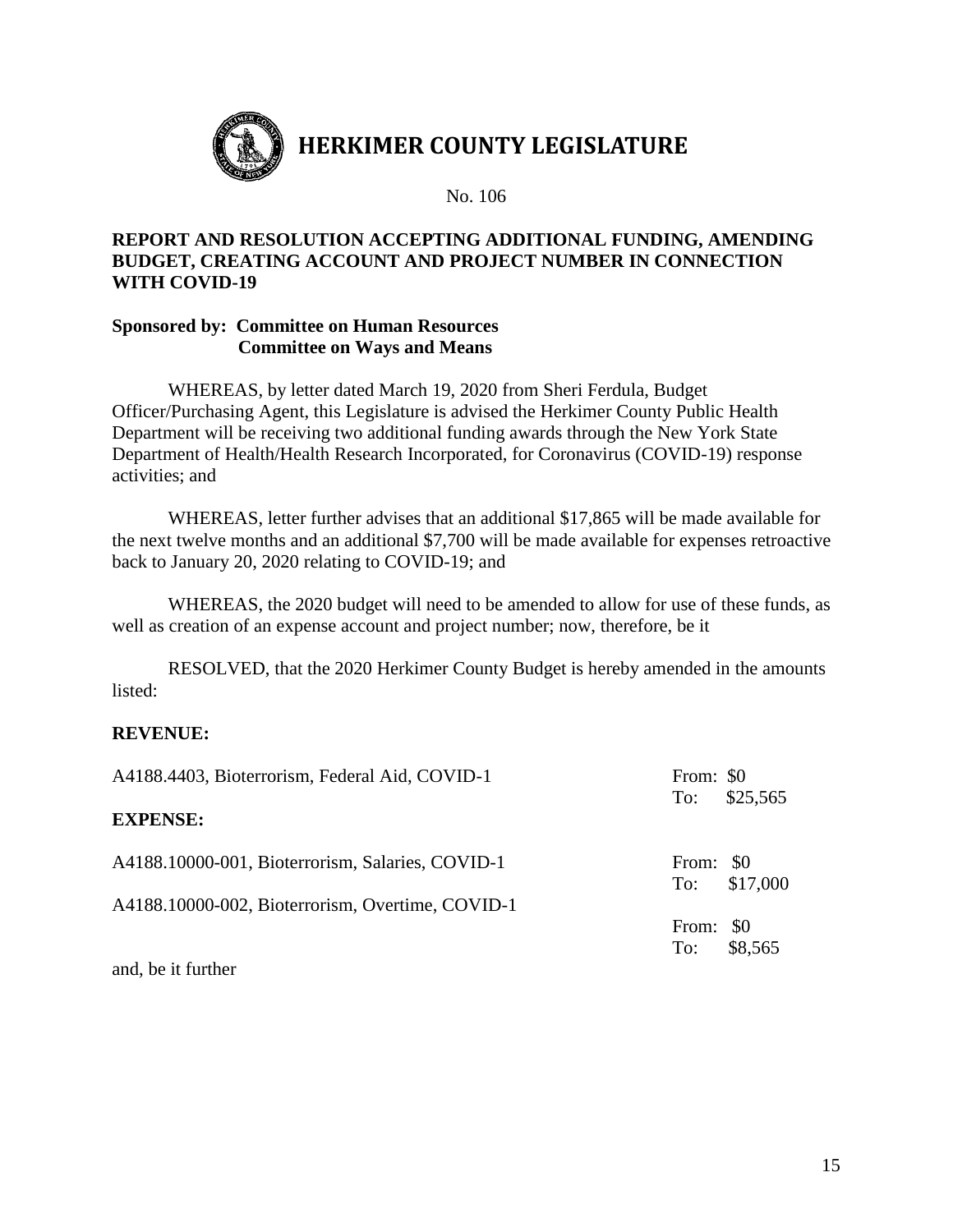# Page II

RESOLVED, that the Chairman of the Legislature be authorized to sign all documents relating to additional funding; and, be it further

RESOLVED, that certified copies of this Resolution be forwarded to the Herkimer County Treasurer, Auditor, Budget Officer and Director of Public Health.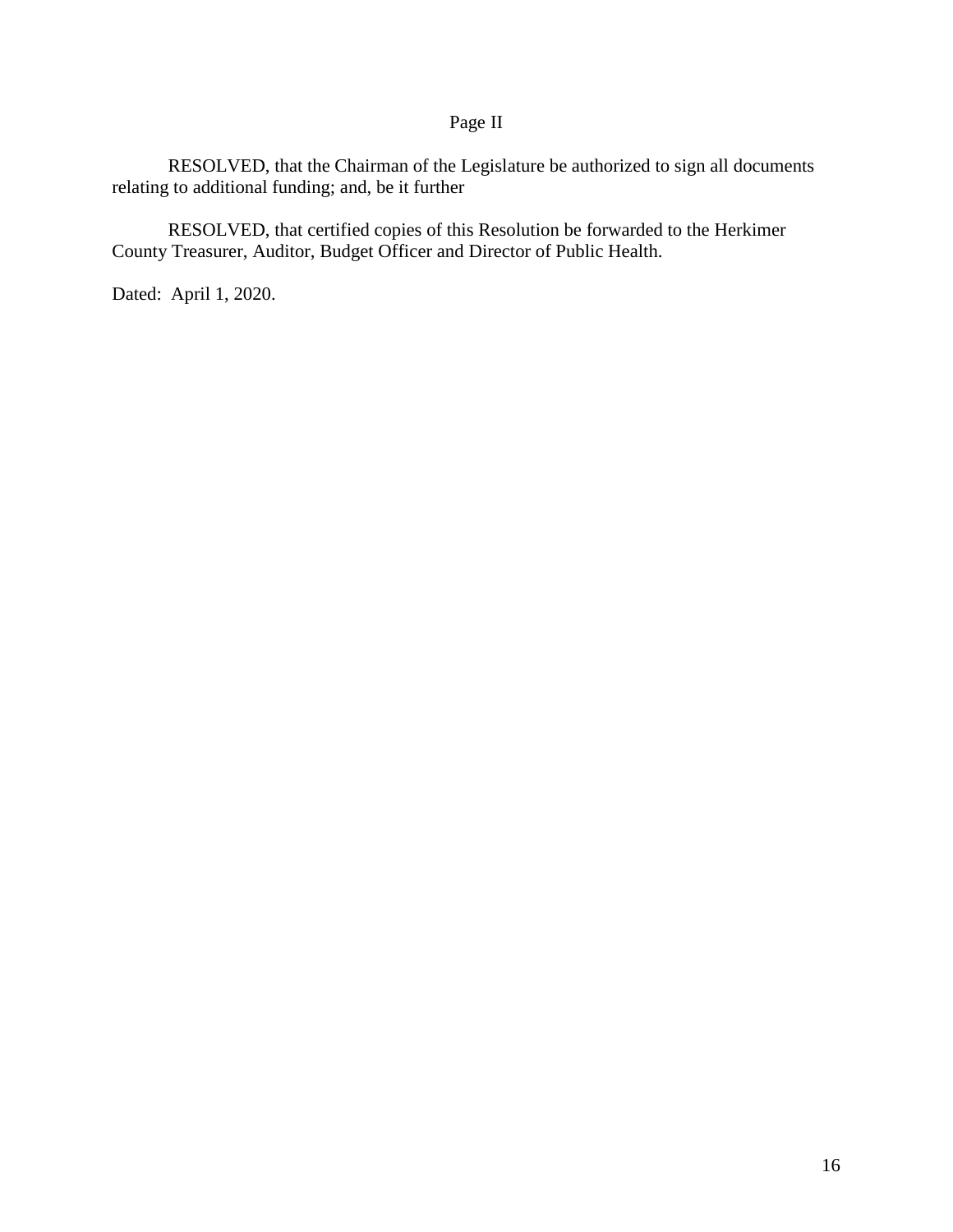

# **HERKIMER COUNTY LEGISLATURE**

No. 107

# **REPORT AND RESOLUTION TRANSFERRING FUNDS IN CONNECTION WITH COUNTY SNOW REMOVAL CONTRACTS**

## **Sponsored by: Committee on Highways Committee on Ways and Means**

WHEREAS, by letter dated March 12, 2020, Sheri Ferdula, Herkimer County Budget Officer, has advised this Legislature that there are sufficient funds available for transfer to provide additional funds for County snow removal contracts with the towns, which formula is based on yearly sales tax collection and has exceeded the estimated amount for 2020; now, therefore, be it

RESOLVED, that the Herkimer County Treasurer be, and she hereby is, authorized and directed to transfer the following sums from and to the following accounts in the 2020 Budget:

\$30,000.00 From: D5110.41000-818, Maintenance Division, Stone Fill To: D5142.44000, County Snow, Cont. Services

RESOLVED, that certified copies of this Resolution be forwarded to the Herkimer County Treasurer, Auditor, Budget Officer, and County Highway Superintendent.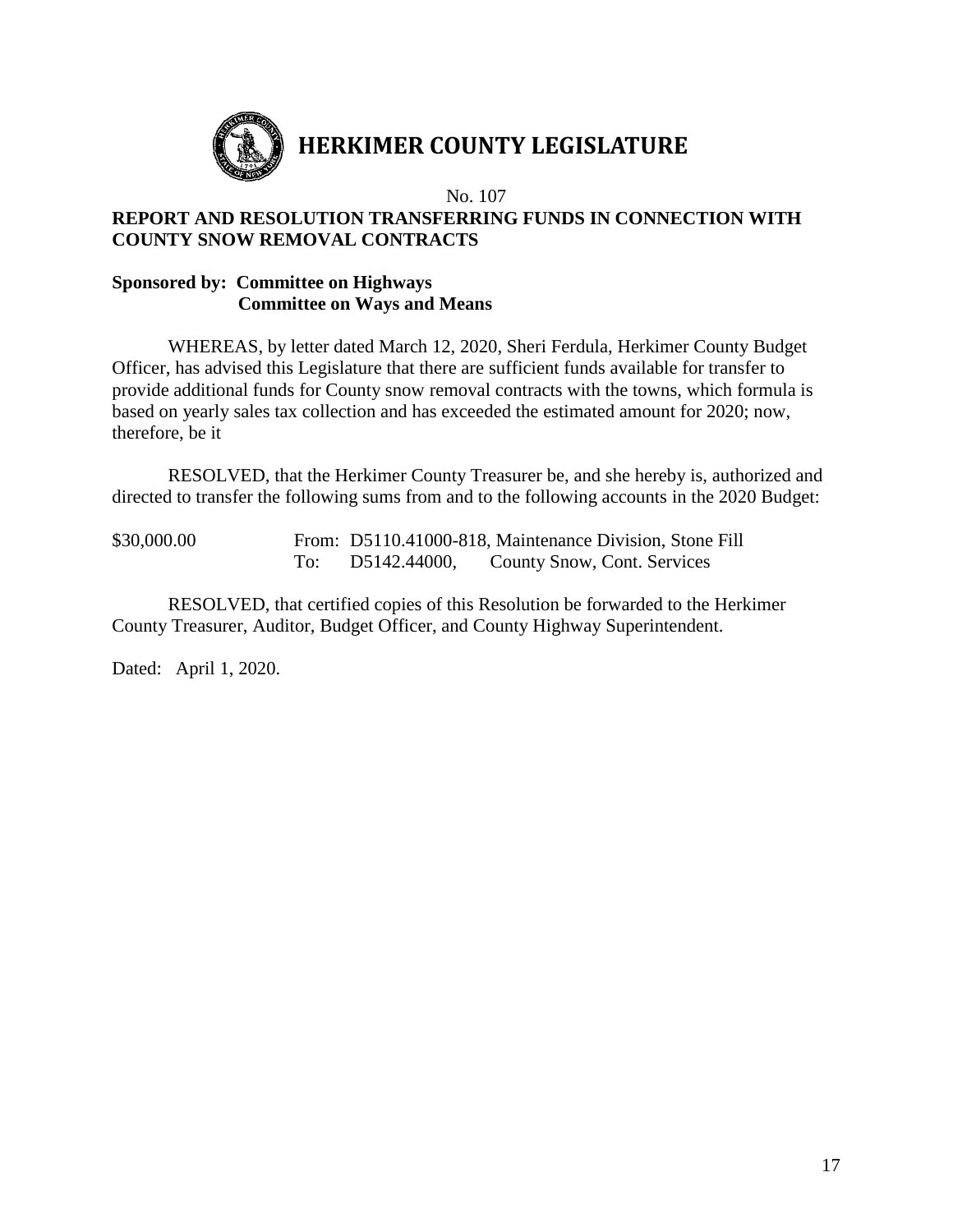

## **REPORT AND RESOLUTION AMENDING RESOLUTION NO. 55 OF 2020 APPROVING PROJECTS UNDER ARTICLE 6, SECTION 116 OF THE HIGHWAY LAW**

## **Sponsored by: Committee on Highways**

WHEREAS, by Resolution No. 55 of 2020, this Legislature approved the use of County Road Fund monies for Project No. 399, Ohio City Road and Church Street, CR122, in the amount of \$425,000; and

WHEREAS, by letter dated March 10, 2020, Mark A. Nagele, County Highway Superintendent, has advised that additional funds are required for this project, and he has requested an increase in the appropriated amount to \$475,000; now, therefore be it

RESOLVED, that Resolution No. 55 of 2020 is hereby amended to increase the estimated cost for the project to \$475,000, and that County Road Fund monies in that amount are hereby approved for that project; and, be it further

RESOLVED, that certified copies of this Resolution be forwarded to the County Treasurer, County Auditor, Budget Officer, and County Highway Superintendent.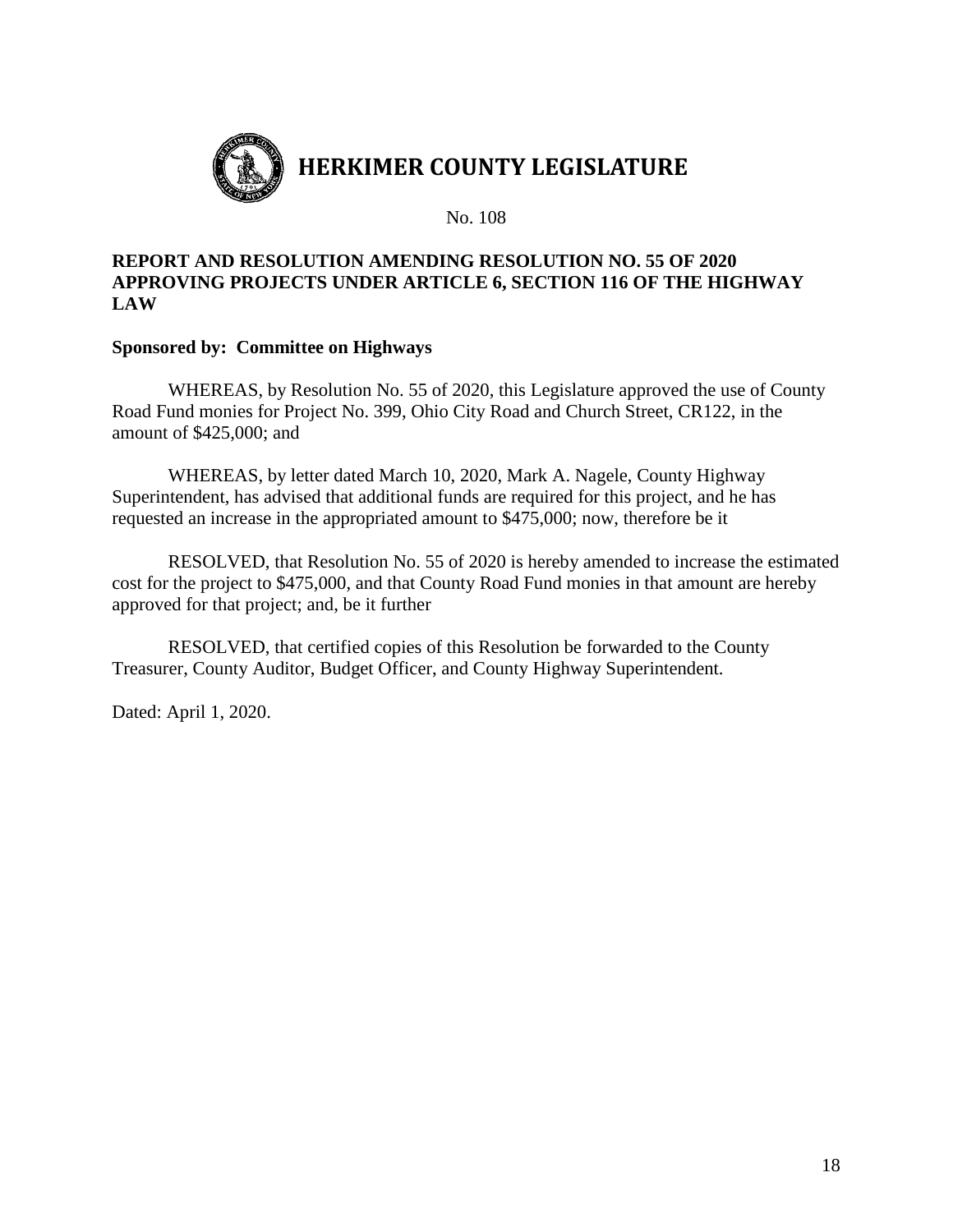

# **REPORT AND RESOLUTION DISCONTINUING A PORTION OF ASHE ROAD IN THE TOWN OF MANHEIM**

## **Sponsored by: Committee on Highways**

WHEREAS, by letter dated March 9, 2020, Jim Lindholm, P.E., Deputy County Highway Superintendent has advised that as discussed in a previous Highway Committee meeting on July 26, 2019, a portion of Ashe Road, County Road 246 in the Town of Manheim is showing increasing signs of deterioration; and

WHEREAS, by letter dated March 9, 2020, Deputy County Highway Superintendent has provided the Highway Committee with a drawing showing the portion of Ashe Road that it recommends be discontinued and further advises as to road conditions that have occurred due to local geologic and hydraulic conditions with no practical fix and prior attempts to repair; and

WHEREAS, Deputy County Highway Superintendent Lindholm further advises that the Herkimer County Highway Department has designated the discontinuance of a portion of Ashe Road as an unlisted action pursuant to the State Environmental Quality Review Act and as lead agency has conducted a coordinated review through 6 NYCRR 617.6(b)(3) on notice to other agencies with completion of a Short Form EAF and Negative Declaration, which have been filed at the Highway Department; now, therefore, be it

RESOLVED, that the Herkimer County Legislature hereby finds that pursuant to Highway Law Section 131-b, that it is for the interest of the county to discontinue the designated portion of Ashe Road, County Road 246 in the Town of Manheim as described by the County Highway Department for the reasons set forth by the Deputy Highway Superintendent in his letter dated March 9, 2020, to wit: road settlement caused by local geologic and hydraulic conditions, numerous prior attempts to repair and no practical fix and hereby approves the closure of the portion of Ashe Road as designated by the Herkimer County Highway Department; and, be it further

RESOLVED, that certified copies of this Resolution be forwarded to the County Treasurer, County Auditor, Budget Officer, County Highway Superintendent, Town of Manheim, and New York State Department of Transportation.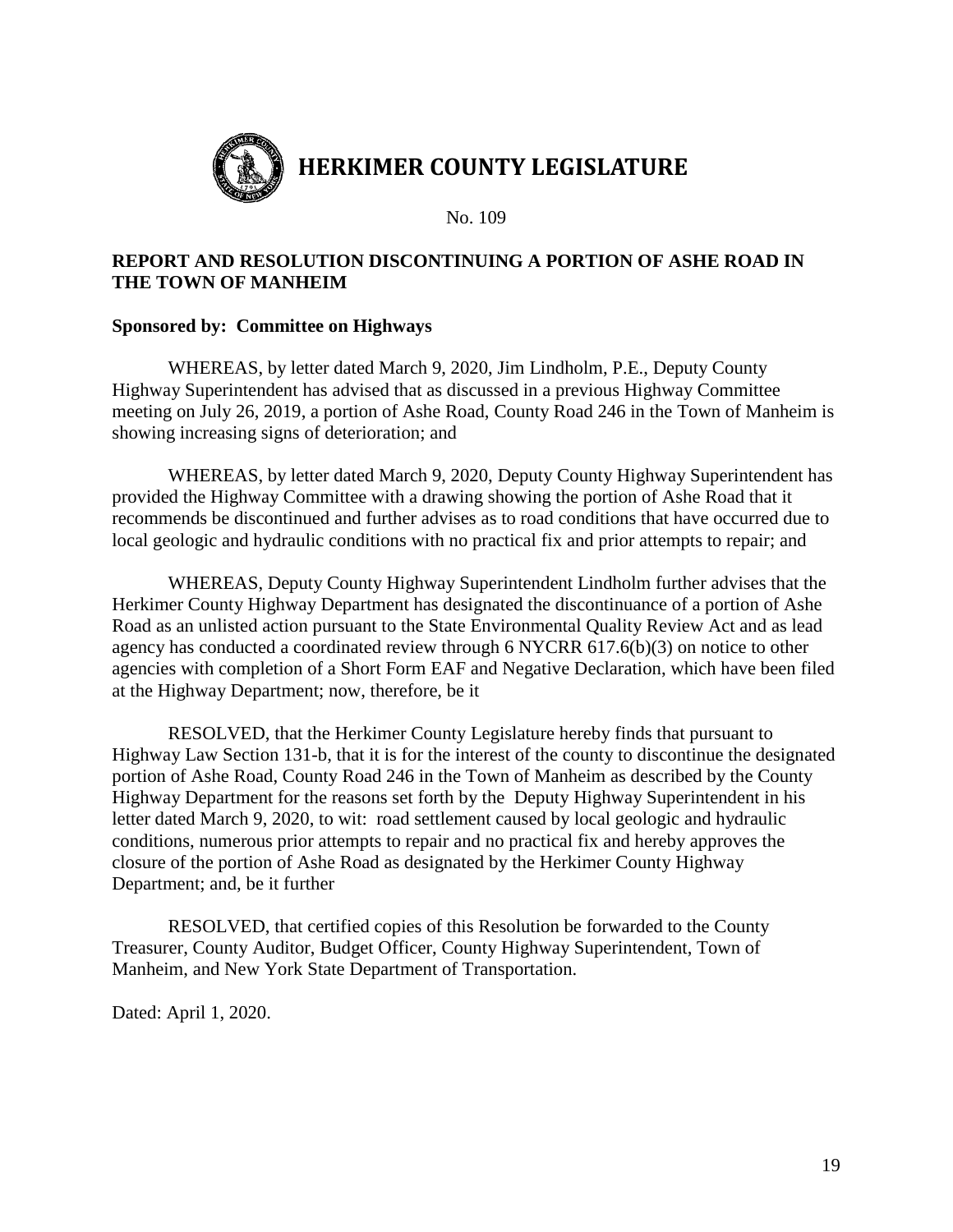

# **HERKIMER COUNTY LEGISLATURE**

No. 110

### **REPORT AND RESOLUTION AWARDING BID FOR GENERATOR IN THE SEWER DISTRICT, CREATING PROJECT, AND APPROPRIATING FUNDS**

#### **Sponsored by: Committee on Natural Resources Committee on Ways and Means**

WHEREAS, by letter dated March 9, 2020, Sheri Ferdula, Budget Officer has advised that sealed bids were received, opened and read in accordance with law for the purchase of a new generator for the Herkimer County Sewer District's Frankfort Pump Station; and

WHEREAS, it is the recommendation of Jim Rathbun, Chief Plant Operator, that the bid be awarded to the lowest bidder, Meid Electric, 10 Castle Street, Oneida, New York, 13421, in the amount of \$78,895; and

WHEREAS, it is necessary to create a project and appropriate funding to complete the purchase; now, therefore, be it

RESOLVED, that the Herkimer County Legislature hereby awards a bid for a new generator for the Herkimer County Sewer District's Frankfort Pump Station; and, be it further

RESOLVED, that a project be created and an appropriation of funds be made as follows:

\$78,895 From: G909, Sewer General Fund, Project 79-1 To: H8130.40000, Sewer Capital, Contractual, Project 79-1

and, be it further

RESOLVED, that certified copies of this Resolution be forwarded to the Herkimer County Treasurer, Auditor, Budget Officer, Sewer District Chief Plant Operator, and Meid Electric.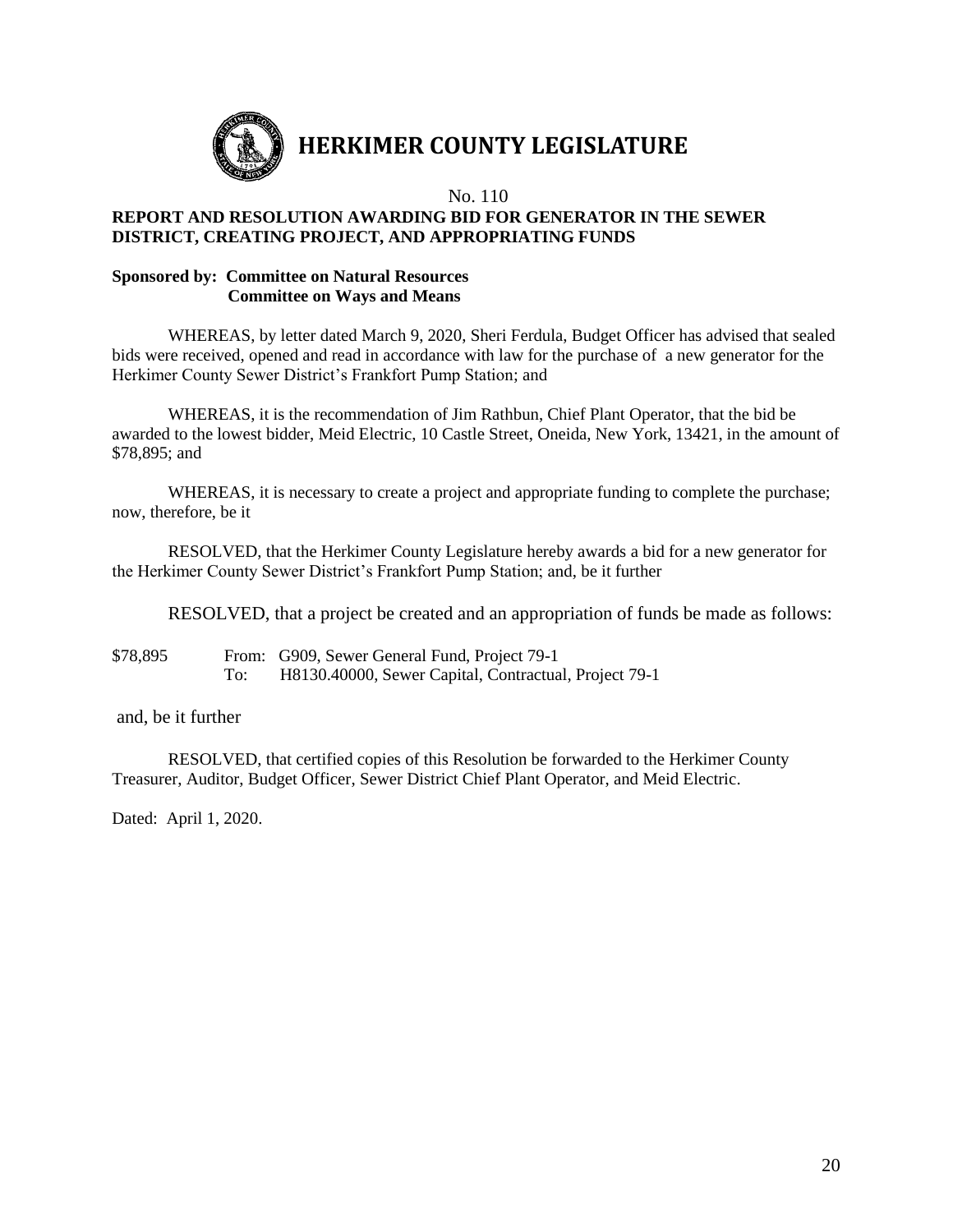

### **REPORT AND RESOLUTION EXTENDING CONTRACT FOR GRANT FOR BOARD OF ELECTIONS**

#### **Sponsored by: Committee on Administration/Veterans' Affairs Committee on Ways and Means**

WHEREAS, pursuant to Resolution No. 108 of 2012 this Legislature approved a contract with the State of New York to receive certain grant funding (Shoebox Grant) in the amount of \$140,668.52, to reimburse county boards of elections for local dollars spent to further implement the Help America Vote Act (HAVA) ; and

WHEREAS, by letter dated March 9, 2020 from the Commissioners of Elections, a request is being made to allow the Chairman of the Legislature to execute the HAVA Shoebox Grant extension for the contract dates of April 1, 2020 to March 31, 2021; now, therefore, be it

RESOLVED, that the Chairman of this Legislature is hereby authorized to execute a grant extension from April 1, 2020 to March 31, 2021 on behalf of the County of Herkimer with the New York State Board of Elections in connection with the HAVA Shoebox Grant for the remaining grant functions; and, be it further

RESOLVED, that the Chairman of the Legislature is authorized to execute future extensions of the duration of said grant, so long as an unexpended balance remains and no other amendments to said grant are made; and, be it further

RESOLVED, that certified copies of this Resolution be forwarded to the Herkimer County Treasurer, Auditor, Budget Officer and Commissioners of Elections.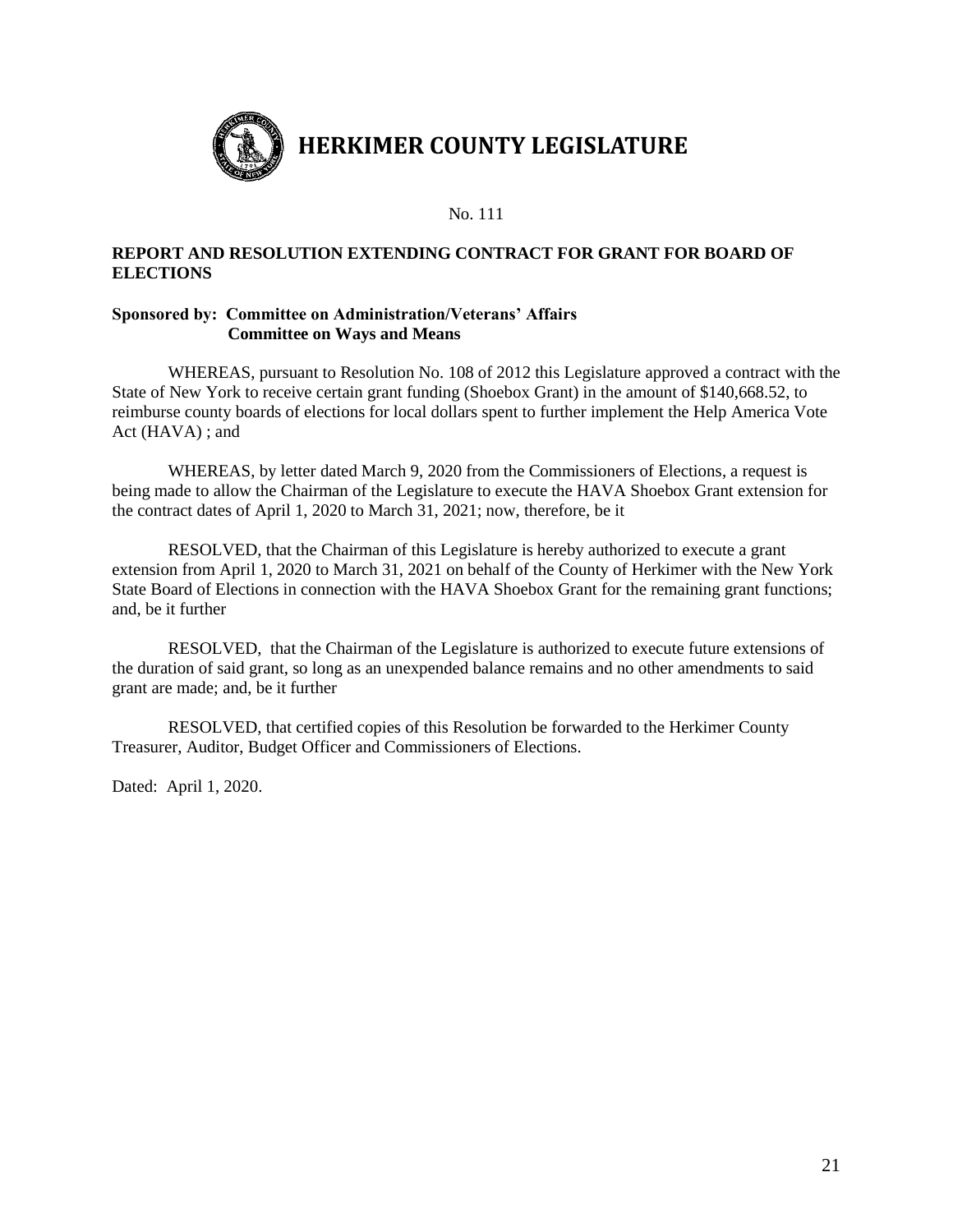

### **REPORT AND RESOLUTION EXTENDING CONTRACT FOR GRANT FOR BOARD OF ELECTIONS**

#### **Sponsored by: Committee on Administration/Veterans' Affairs Committee on Ways and Means**

WHEREAS, pursuant to Resolution No. 51 of 2007, Resolution No. 342 of 2009, Resolution No. 65 of 2013, Resolution No. 71 of 2015, Resolution 96 of 2017, and Resolution No. 85 of 2019, this Legislature approved contracts and extensions of contracts with the State of New York to receive certain grant funding in connection with HHS 2009 Federal Accessibility Funds and Voter Education/Poll Worker Training; and

WHEREAS, by letter dated March 5, 2020 from the Commissioners of Elections your Committees have been advised that the New York State Board of Elections has notified them that the Voter Education/Poll Worker Grant has been extended to March 31, 2021; now, therefore, be it

RESOLVED, that the Chairman of this Legislature is hereby authorized to execute a grant extension to March 31, 2021 on behalf of the County of Herkimer with the New York State Board of Elections in connection with the Voter Education/Poll Worker Training Program for the remaining grant funds of \$4,169.89; and, be it further

RESOLVED, that the Chairman of this Legislature is authorized to execute future extensions of the duration of said grant, so long as an unexpended balance remains and no other amendments to said grant are made; and, be it further

RESOLVED, that certified copies of this Resolution be forwarded to the Herkimer County Treasurer, Auditor, Budget Officer and Commissioners of Elections.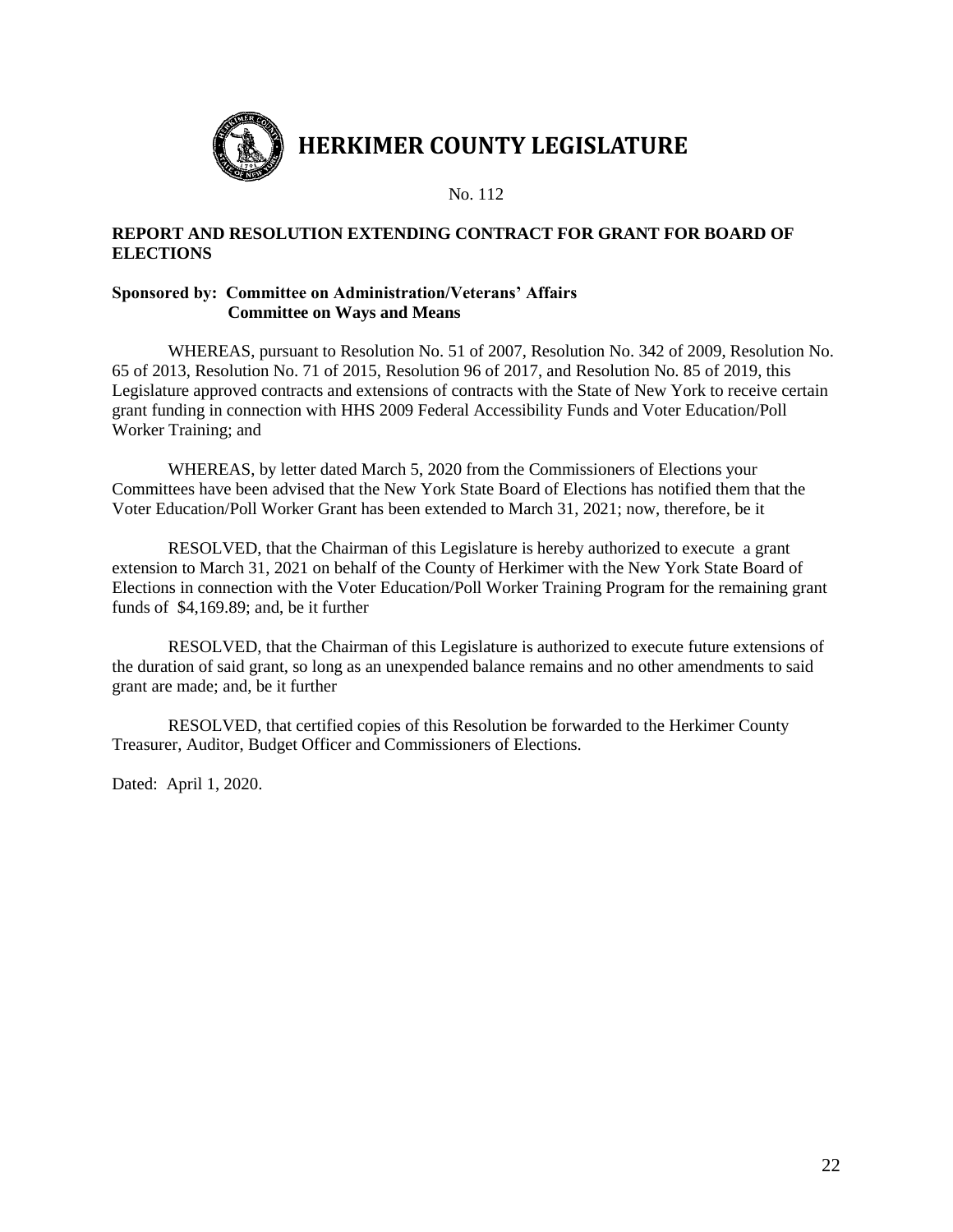

# **REPORT AND RESOLUTION CREATING UNLIMITED TEMPORARY PART TIME POSITIONS IN PUBLIC HEALTH**

## **Sponsored by: Committee on Human Resources Committee on Ways and Means**

WHEREAS, by letter dated March 19, 2020, Diane Ward, Director of Health Services, your committees are advised that unlimited temporary, part-time Registered Professional Nurse positions be established in the Public Health Department be established in Account A4010 effective from March 18, 2020 through September 18, 2020 at an hourly rate of \$22.45, in connection with COVID-19; now, therefore be it

RESOLVED, that unlimited temporary, part-time Registered Professional Nurse positions in Public Health be established in Account A4010 effective from March 18, 2020 through September 18, 2020 at an hourly rate of \$22.45; and, be it further

RESOLVED, that certified copies of this Resolution be forwarded to the Herkimer County Treasurer, Auditor, Budget Officer, Personnel Officer, and Director of Public Health.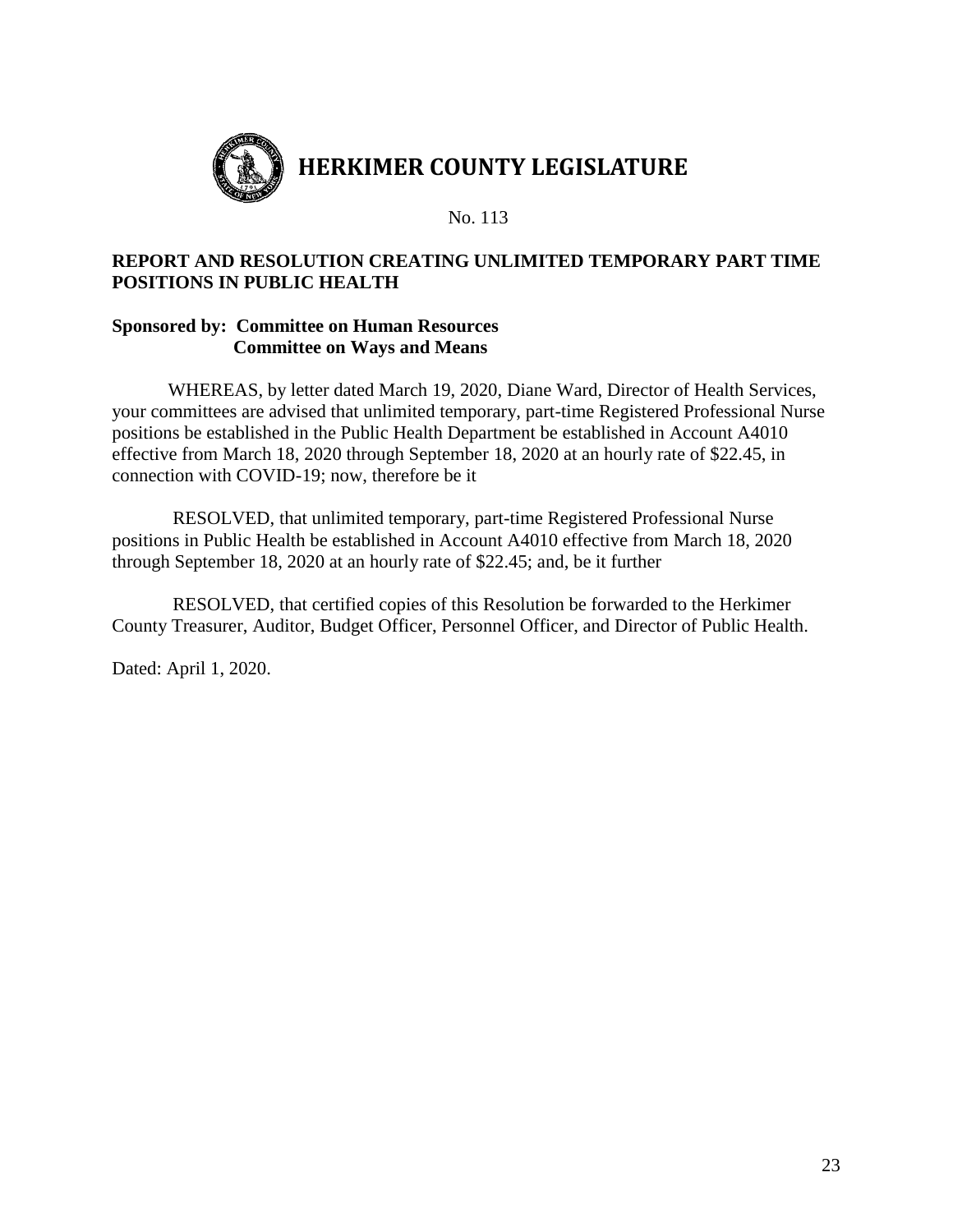

# **REPORT AND RESOLUTION CREATING TEMPORARY PART TIME POSITION IN EMERGENCY SERVICES**

## **Sponsored by: Committee on Public Safety & Emergency Management Committee on Ways and Means**

WHEREAS, by letter dated March 16, 2020, John J. Raymond, Director of Emergency Services has requested that a temporary, part-time position be established in connection with COVID-19; and

WHEREAS, by letter dated March 17, 2020, Steven R. Billings, Personnel Officer, states your committees have been advised that a temporary, part-time position of Emergency Management Coordinator be established in Account A3021 effective from March 16, 2020 through September 16, 2020 at an hourly rate of \$14.28; now, therefore be it

RESOLVED, that a temporary, part-time position of Emergency Management Coordinator be established in Account A3021 effective from March 16, 2020 through September 16, 2020 at an hourly rate of \$14.28; and, be it further

RESOLVED, that certified copies of this Resolution be forwarded to the Herkimer County Treasurer, Auditor, Budget Officer, Personnel Officer, and Director of Emergency **Services**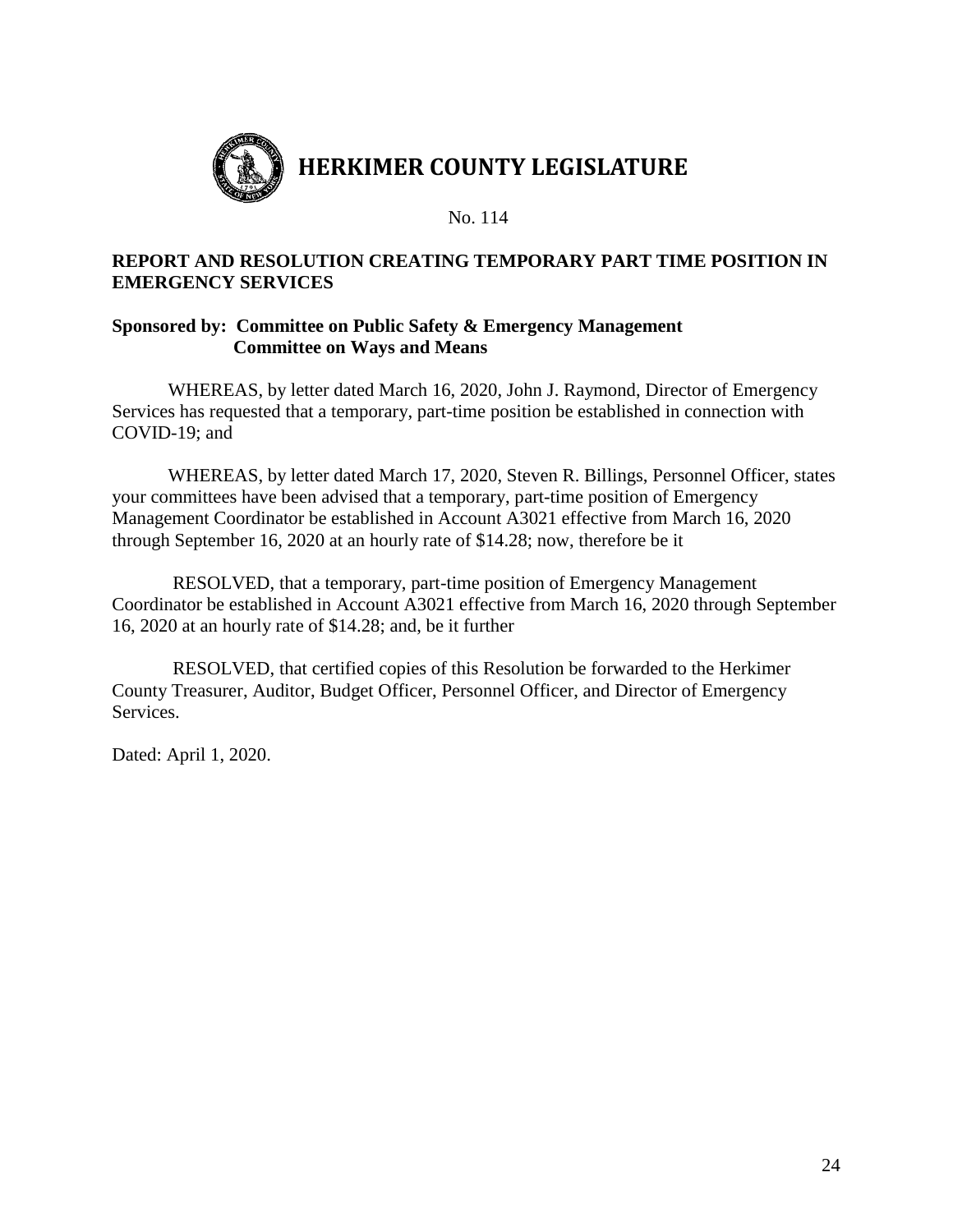

#### **REPORT AND RESOLUTION AMENDING CONTRACTS FOR MEALS ON WHEELS TO PROVIDE ADDITIONAL COLD MEAL FOR ALL HOME DELIVERED MEAL RECIPIENTS**

### **Sponsored by: Committee on Human Resources Committee on Ways and Means**

WHEREAS, this Legislature by Resolutions No. 339 of 2018, No. 370 of 2018, No. 52 of 2019, and No. 353 of 2019, awarded contracts for Meals on Wheels to American Food & Vending and Red Door Dairy Store, LLC; and

WHEREAS, by letter dated March 27, 2020 from Kathy Fox, request is being made to amend the meal contracts to provide an additional meal to all Home Delivered Meal recipients for Little Falls, Dolgeville, Herkimer, Ilion, Mohawk, Frankfort, and West Winfield, with this meal being cold and an addition to the hot delivery 5 days per week, at a cost of \$3.50 per meal; now, therefore, be it

RESOLVED, that the Herkimer County Legislature hereby authorizes an amendment for all contracts with American Food & Vending and Red Door Dairy Store, LLC to add a cold meal to each hot meal delivery commencing on April 6, 2020, remaining in effect for 30 days from that date with the option to extend for two additional 30 day periods with written agreement from both parties:

| Area:                              | <b>Number of meals:</b> | Cost:                                       |
|------------------------------------|-------------------------|---------------------------------------------|
| Ilion/Frankfort/Herkimer-prior     | up to 150 meals per     | \$3.50 per meal, up to \$15,750 for 30 days |
| resolution #339 dated $11/14/18$   | day                     |                                             |
| Newport/Poland/Ohio-               | up to 20 meals per day  | \$3.50 per meal, up to \$2,100 for 30 days  |
| Prior resolution #370 dated        |                         |                                             |
| 12/12/18                           |                         |                                             |
| Mohawk-                            | up to 35 meals per day  | \$3.50 per meal, up to \$3,675 for 30 days  |
| Prior resolution #339 dated        |                         |                                             |
| 11/14/2018                         |                         |                                             |
| Little Falls/Dolgeville- prior     | up to 70 meals per day  | \$3.50 per meal, up to \$7,350 for 30 days  |
| resolution $\#$ 353 dated 11/11/19 |                         |                                             |
| West Winfield-prior resolution     | Up to 36 meals per day  | \$3.50 per meal, up to \$4,200 for 30 days  |
| #52 dated 2/13/2019                |                         |                                             |

and, be it further

RESOLVED, that certified copies of this Resolution be forwarded to the Herkimer County Treasurer, Auditor, Budget Officer, Director of the Office for the Aging, American Food and Vending, and Red Door Dairy Store, LLC.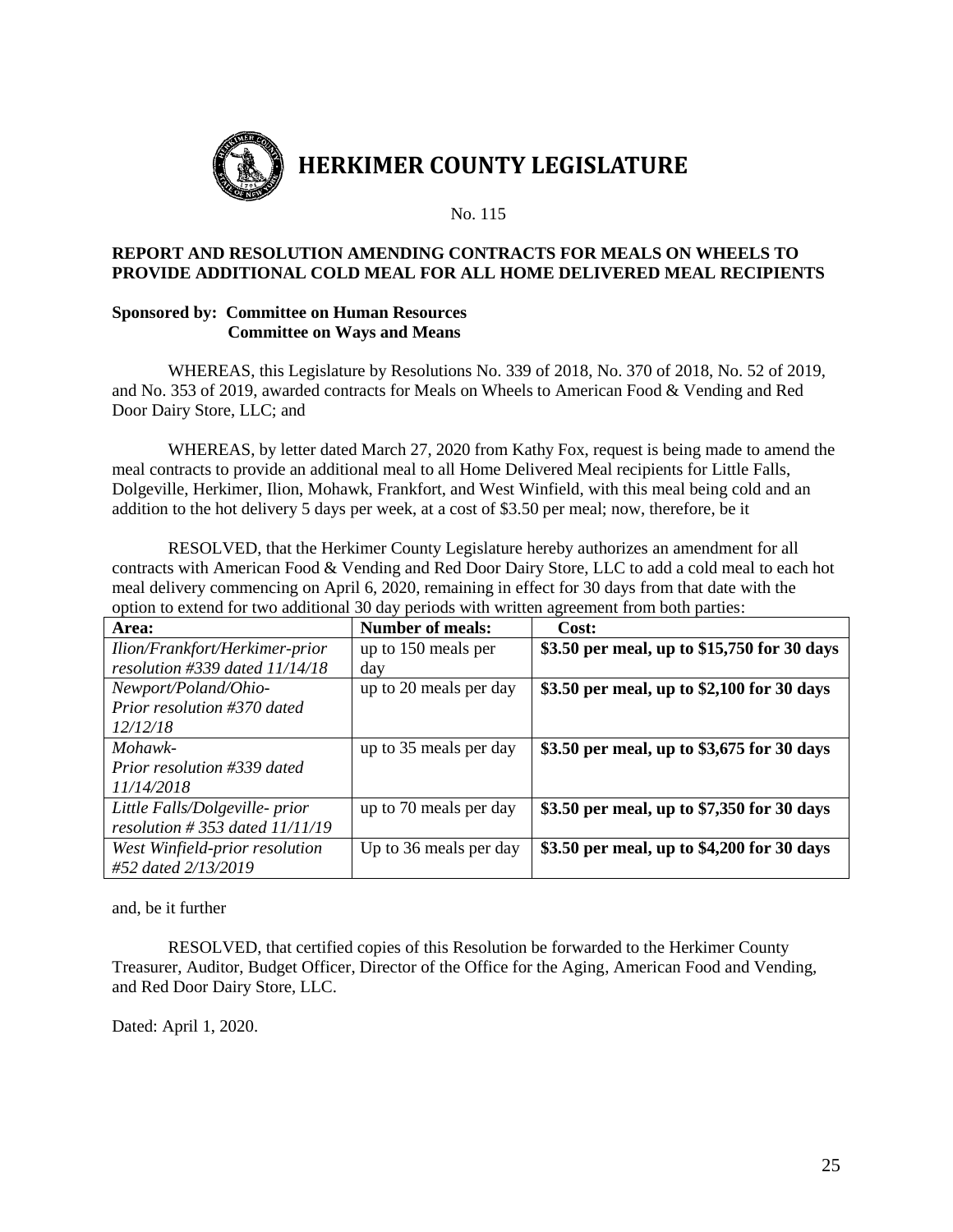

# **RESOLUTION SUPPORTING CAPITAL OFF TRACK BETTING CORPORATIONS EFFORTS TO ALLOW SPORTS WAGERING AT ALL DULY LICENSED AND REGULATED OFF TRACK BETTING BRANCH FACILITIES AND REQUESTS THAT NEW YORK STATE LEGISLATURE AND EXECUTIVE PASS LEGISLATION ALLOWING OFF TRACK BETTING CORPORATIONS TO OFFER SPORTS WAGERING**

## **Sponsored by: Committee on Administration/Veterans' Affairs**

WHEREAS, Sports wagering is currently lawful in New York State at the four licensed casinos in New York State; and

WHEREAS, New York State has allowed wagering on the sport of Horse Racing at all licensed Off-Track Betting facilities since the early 1970's; and

WHEREAS, sports wagering, if allowed to be offered at licensed Off-Track Betting Corporations would help the Off-Track Betting Corporations meet their statutory responsibility of providing revenue for our county government partners by generating much needed new revenue from sports betting to help support critical county programs; and

WHEREAS, since the inception of OTB, for nearly 50 years, Capital Off-Track Betting has generated more than \$8.5 million dollars in revenues to Herkimer County from wagering on the sport of horse racing; and

WHEREAS, in an era where county governments continue to face unfunded mandates resulting in increased costs at a time counties work hard to meet the New York State imposed tax cap, revenue generated by Off-Track Betting for Herkimer County would provide important revenue to operate vital services to seniors, veterans and all local taxpayers; and

WHEREAS, if sports wagering was approved into New York State law for all Off-Track Betting facilities, local governments would realize increased revenue and would improve the county governments ability to meet its obligations and keep local taxes as low as possible; and

WHEREAS, Capital Off-Track Betting Corporation has more than 30 branch locations within 16 counties and the City of Schenectady, and allowing sports wagering at local Off-Track Betting facilities will produce increased revenue for Herkimer County; now, therefore be it